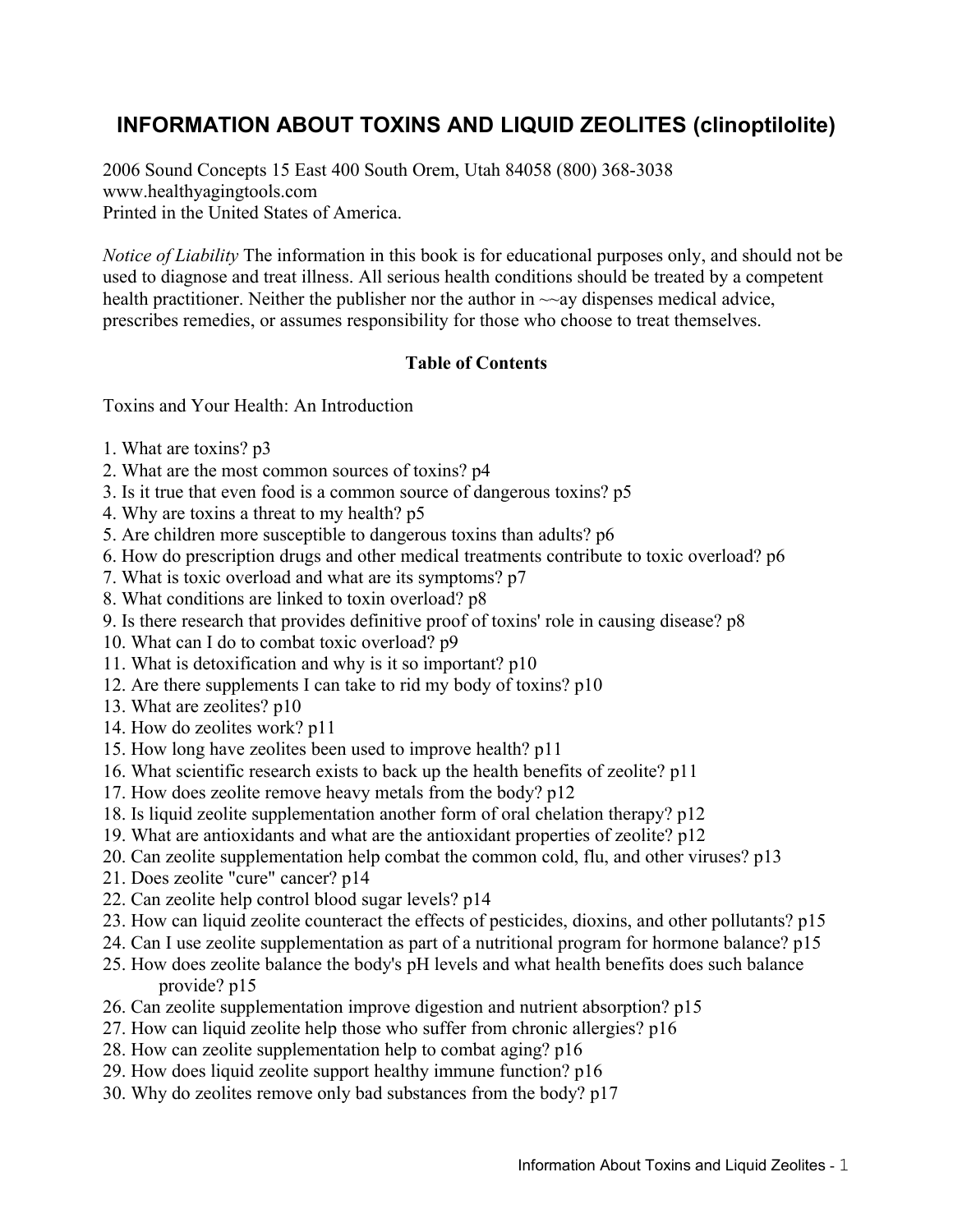- 31. If zeolites attack foreign particles and metal ions, will they damage dental fillings, artificial joints, or breast implants? p17
- 32. Are there any side effects associated with taking zeolite supplements? p17
- 33. Are there any contra indications for using liquid zeolite with any prescription drugs? p17
- 34. I have heard that aluminum in deodorant and makeup is harmful to the body. Why isn't the aluminum in zeolite dangerous? p18
- 35. Can zeolite supplementation negatively affect liver or kidney function? p18
- 36. Is zeolite supplementation safe for children? p18
- 37. Is zeolite supplementation safe for pregnant or nursing women? p18
- 38. How long does zeolite stay in the body? Can zeolite accumulate in the body over time? p18
- 39. What is the recommended dosage when using zeolite? Can I take too much? p19
- 40. How much liquid zeolite is absorbed by the body? p19
- 41. Is it better to take zeolite with food or on an empty stomach? p19
- 42. Is liquid zeolite considered a drug or food supplement? p19
- 43. Do liquid zeolite supplements require refrigeration? p19
- 44. What does liquid zeolite taste like? p20
- 45. I know zeolite is found all over the world. Where is the zeolite used in liquid supplements found? p20
- 46. How does liquid zeolite differ from regular zeolite? p20
- 47. If zeolite is so great, why hasn't my doctor heard of it? It seems too good to be true. p20

# **Toxins and Your Health: An Introduction**

WE LIVE IN a toxic environment. There is no denying the reality. You need only to turn on the evening news or read the paper to realize how many new health threats exist today compared to fifty, twenty, or even ten years ago. We are now exposed to even more damaging UV rays, even more industrial chemicals, even more preservatives in our food, and even more pollutants in our air and water.

A direct result of the damage caused by these exposures is an increased incidence of familiar chronic diseases, such as arthritis and autism, and newly-described diseases, such as chronic fatigue syndrome and fibromyalgia. The list of cancer causing chemicals is growing longer, as is the list of prescription pharmaceutical drugs we supposedly need in order to address all of the symptoms we are experiencing. This toxic dilemma is not limited to the' United States-it is a global problem. Consider the following:

- ➢ Approximately half a million (85,000 since WWII) new, and potentially toxic, industrial chemicals have become part of our global environment, with the number increasing daily.
- $\triangleright$  Studies indicate that up to half of all municipal water supplies are contaminated with potentially harmful pollutants.
- ➢ The World Health Organization (WHO) recently released a warning about the increasing dangers of worsening air pollution, particularly indoor toxin exposure, to public health.
- ➢ The U.S. Environmental Protection Agency (EPA) and the Food and Drug Administration (FDA) have both released warnings recommending limited intake of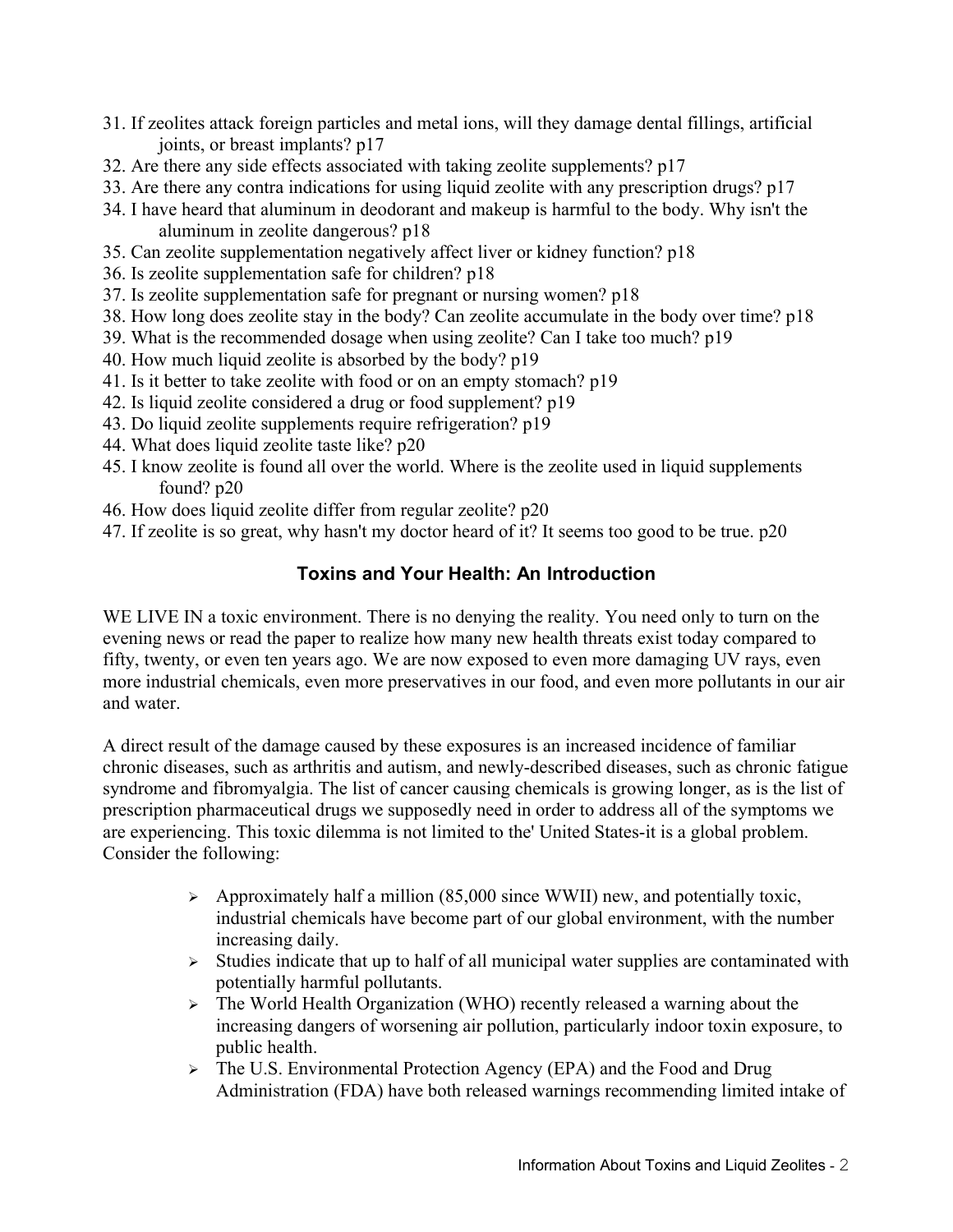fish by pregnant and nursing women, due to the toxic levels of mercury found in tuna, shark, swordfish, tile fish, and king mackerel. These agencies state that these mercury levels are known to cause fetal brain damage.

- ➢ In a recent study conducted by the Center for Disease Control (CDC), 10 percent of women were found to have levels of mercury so high as to cause fetal brain damage.
- ➢ Results of another recent study demonstrated findings of over 200 industrial chemicals, some of which are known to be carcinogenic, in the cord blood of newborns.
- ➢ Some experts believe that approximately 75 percent of all cancers may be linked to environmental toxins and are not genetically based.

Evidence is building about the effects of our toxic environment on our long-term health and toxins' role in chronic diseases. Although scientists have known for quite some time that pollution and pesticides can adversely affect human health, mounting evidence reveals far more deadly connections between toxic exposure and a variety of diseases. The most disturbing discovery is that chronic exposure to even low levels of common toxins can have negative health effects as the toxins accumulate over time, damaging the neurological, immune, and endocrine systems.

To complicate matters, many governments and health organizations do not seem to be addressing this serious problem. Without accountability and clean-up programs, the toxic exposure overload continues to spiral out of control.

Fortunately, there are ways to counteract the long-term buildup of toxins in the body and reduce their negative effects on our health. Natural compounds do exist that can safely bind and remove harmful toxins from the body. One group of such compounds-comprised of what we typically refer to as zeolites-includes some of the safest, most effective and natural detoxifying minerals known, and these minerals are now available in a purified liquid form. It can target and safely remove toxic heavy metals, can balance the body's pH levels, can bind viral sub-particles, and can improve digestive function by allowing better absorption and assimilation of nutrients.

The following are frequently asked questions about toxins, their effects, and what can be done to minimize their damaging effects, including using detoxifying supplements such as liquid zeolite.

# **1. What are toxins?**

Toxins are generally defined as anything in our environment with the potential to negatively affect the health and function of the body. These dangerous foreign substances can be consumed through polluted food or water, breathed in through the air, or absorbed through the skin. They may be organic biotoxins or inorganic toxins such as poisonous chemicals and other toxic man-made substances. Ultimately, all toxins take a serious toll on our health and can even cause cancer. The damage can result quickly from exposure to a large or very concentrated dangerous toxin, but more often, it, results from a gradual accumulation of smaller amounts of less-potent toxins from a variety of sources, often referred to as "chronic toxic overload."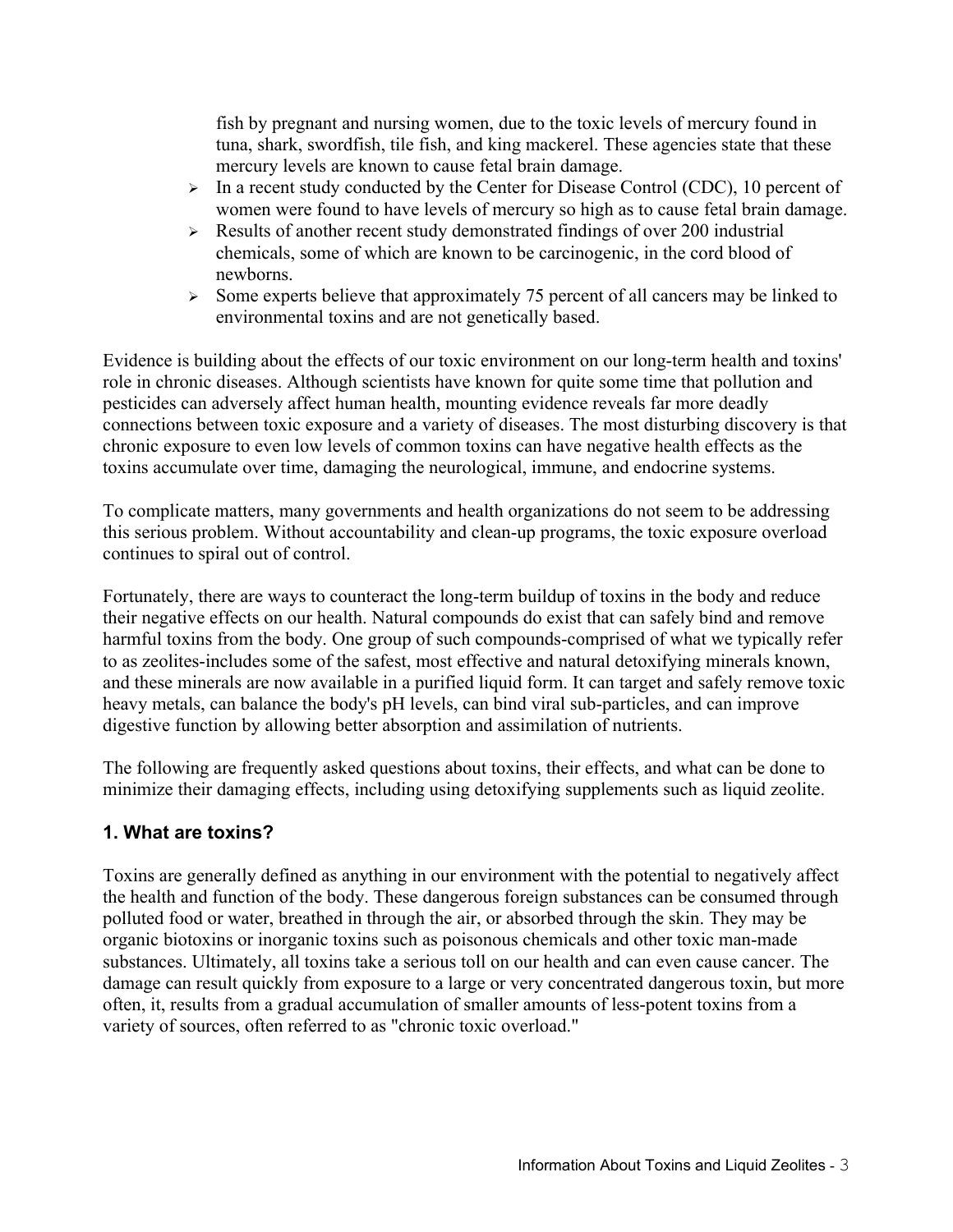#### **2. What are the most common sources of toxins?**

Toxins are found in the water we drink, the air we breathe, and the food we eat. We come in contact with them in the .form of pesticides, herbicides, food additives and preservatives, smog, car exhaust, household chemicals, and even certain compounds in hygiene and beauty products. Vaccines and prescription drugs may also have toxic side effects.

Perhaps more troubling than the sources of these toxins is the prevalence of toxins. We now come in contact with more toxins than ever before. It is estimated that we are exposed to more than 100,000 toxins in our environment, a quarter of which are known to cause cancer. In one year alone, the EPA estimated that 1.9 billion pounds of chemicals ended up in our water supplies, and 2.4 billion were released into the atmosphere. Meanwhile, the National Research Council (NRC) recently estimated that a shocking 70,000 commercially-used chemicals have not even been tested for toxic effects.

This constant bombardment puts our body in a state of chronic toxic overload, which puts us at risk for several diseases. The most common types of toxins that may affect our health include:

**Dioxins**: Notorious for their harmful effects on hormones and the endocrine system, these byproduct pollutants are widespread and linger for years in the environment.

*Furans:* The result of plastic production, these toxins are considered very toxic to the endocrine system and are believed to have cancer-causing effects.

*Heavy metals:* There are over twenty toxic heavy metals to which we are commonly exposed. Of greatest concern are mercury, arsenic, lead and cadmium, whose affects range from developmental abnormalities and behavioral disorders to cancer.

Mercury is found in dental amalgam, infant and adult vaccines, many types of fish, thermometers and fluorescent lights to name a few sources. Coal-fired power plants are the number one source of mercury emissions into the air world-wide.

Arsenic is a common contaminant of water, especially near mining activities, and has been for decades, to manufacture "preserved wood" building materials.

Lead is common toxin released during mining and petrochemical manufacturing processes.

Cadmium exposure has increased rapidly over the past few decades, with cigarette smoke being a major source. Even low levels may contribute to kidney disease and bone disorders.

*PCBs*: Polychlorinated biphenyl, a class of toxic aromatic compounds. Although banned in the U.S. in 1976, these industrial chemicals can linger in the environment for decades and have been linked to cancer and disorders of the nervous system.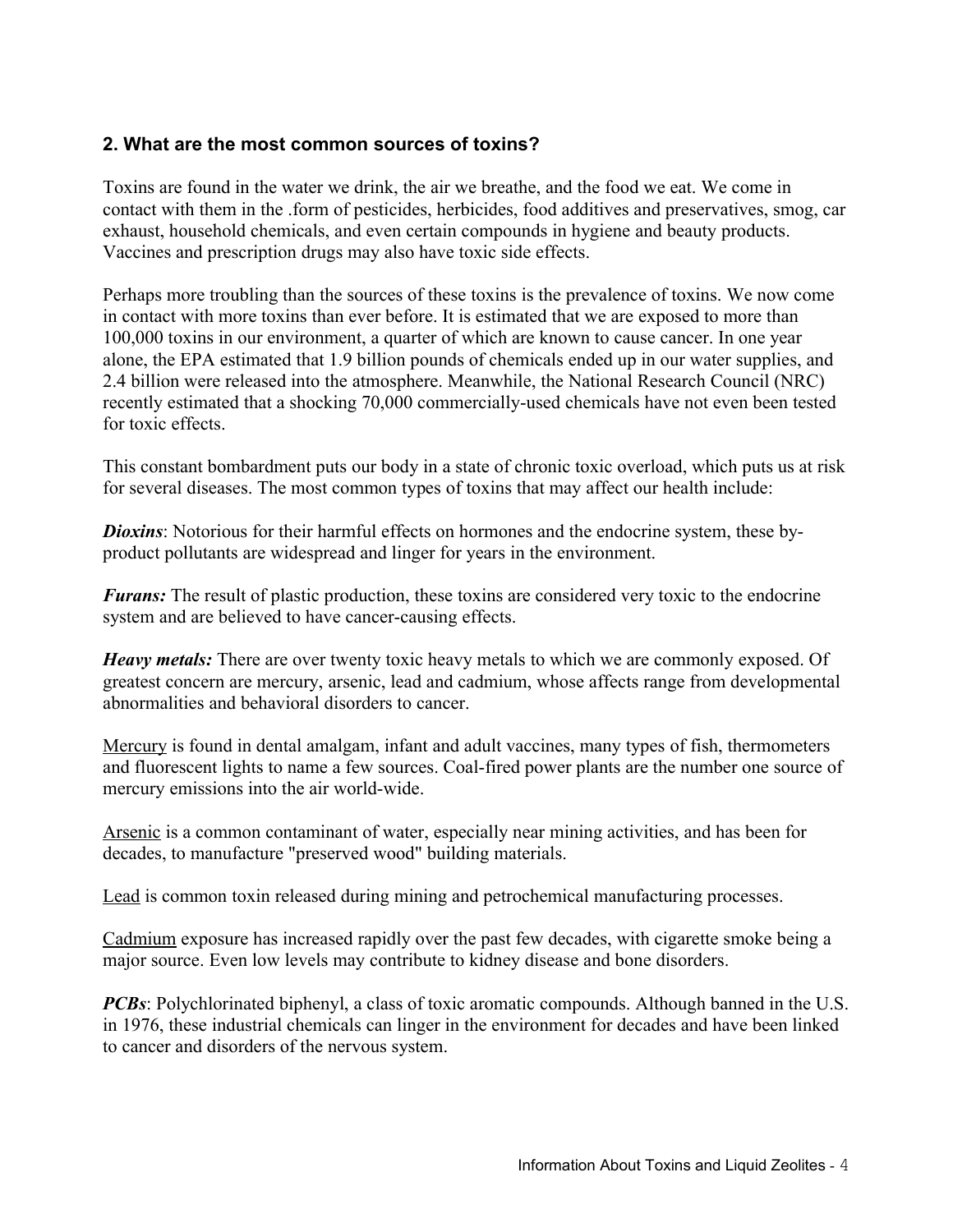*Pesticides*: Although largely banned, pesticides such as organochlorine insecticides, DDT, and others tend to accumulate in the environment and have been linked to adverse reproductive health and cancer. Organophosphate insecticide metabolites are known to be potent nervous system poisons and are found in foods.

**Phthalates**: Found in several health and beauty products, as well as some children's toys, these toxins were recently banned in Europe and have been known to cause male reproductive birth defects.

*Volatile and semi-volatile organic chemicals*: These industrial solvents (also found in gasoline) negatively affect the nervous system and have been linked to cancer.

# **3. Is it true that even food is a common source of dangerous toxins?**

Unfortunately, food is a large source of dangerous toxins. Many packaged and processed foods contain countless numbers of artificial colors and flavors, preservatives, additives, fortifiers, artificial sweeteners, and other unnecessary ingredients. Foods also may have been genetically altered, irradiated, or otherwise tampered with. For instance, meats and dairy products may contain antibiotics and hormones. Just recently, the application of viruses to food contaminated with E. coli bacteria has been approved. Meanwhile, the long-term health effects of consuming these types of foods have not yet been established. Taken separately, each of these toxins may be relatively harmless, but its collective effect on the body can be considerably even more damaging. The chronic toxic load in our bodies created by all of these foreign chemicals can only be fully demonstrated over time-and by then it may be too late to reverse the damage.

Those who avoid packaged and processed foods are still at risk. Pesticides are a large source of toxic exposure in produce. One shopping cart of fruits and vegetables may contain 60 to 80 different pesticides. Meat-eaters are exposed to the additional threats of nitrosamines and nitrates; these carcinogenic substances are found in processed meats.

# **4. Why are toxins a threat to my health?**

The fact that toxins can be dangerous to our health has been known for quite some time, but our understanding of how exactly low-level toxic exposure threatens our health, and to what extent, is only now being discovered. Research on the detrimental health effects of toxins connects even a little exposure over time to chronic and life-threatening diseases. The danger of toxins lies in the fact that they are invisible, so are not easily avoided; likewise, their effects do not surface immediately, so the damage done does not necessarily deter repeat exposure. But just because a toxin won't cause immediate death or severe organ shutdown doesn't mean it is less dangerous or that the body is any better equipped to deal with it. Basically, when a body's toxic load becomes greater its ability to adapt to it, its health suffers.

Recent research on the long term health effects of what have previously been deemed as "relatively harmless" toxins is more than just a little worrisome. Scientists are discovering that continued exposure to common, "non-lethal" toxins can negatively affect major body systems. In fact, Britain's *Environmental Toxins Foundation* recently stated that there is "mounting evidence of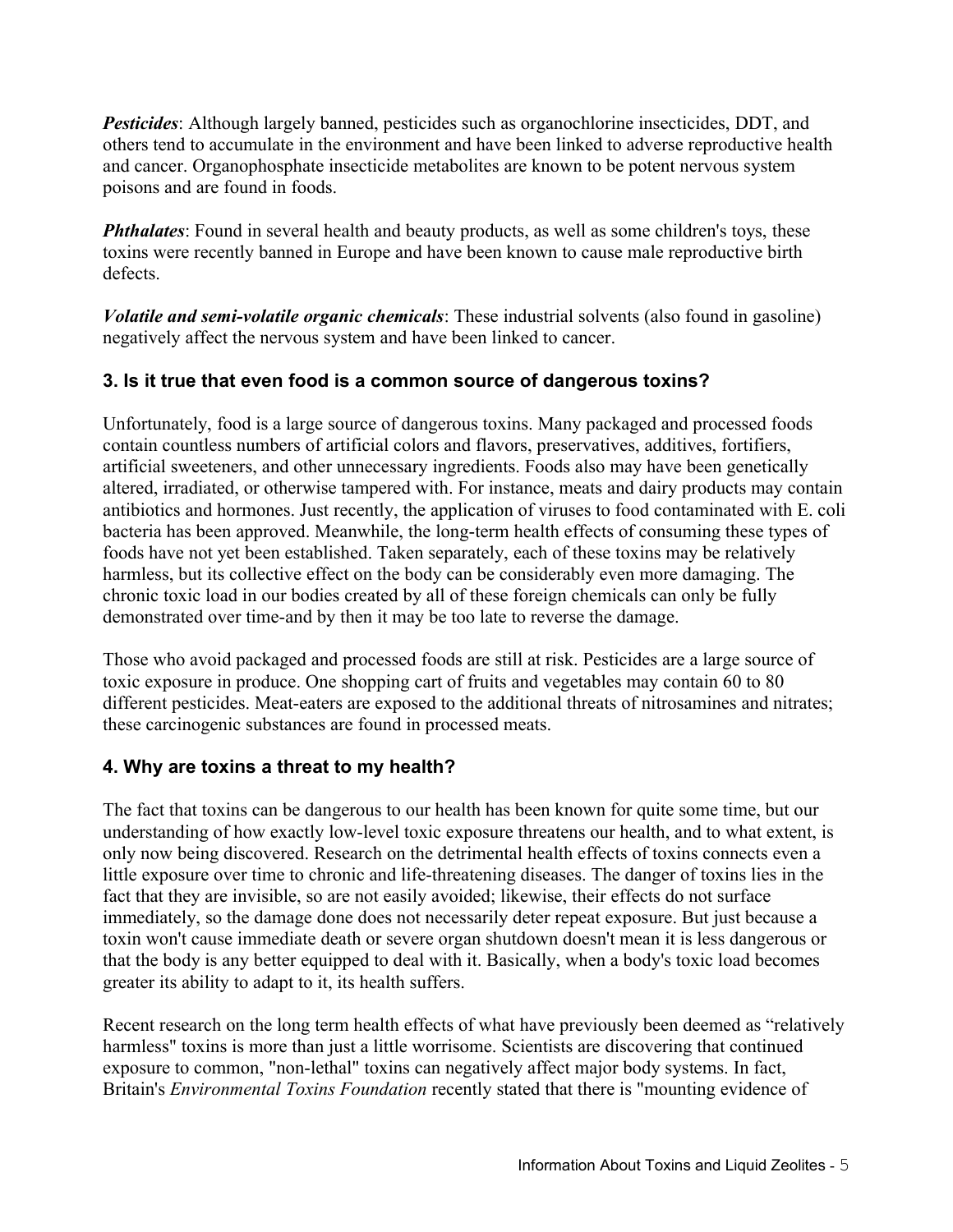structural and genetic damage, potentially caused to the human morphology, through the huge influx of chemical agents found in the air, soil and water today."

Consider the following: In a recent study, more than 160 environmental toxins were discovered in the collective blood and urine of test subjects. Of these toxins, over 75 were identified as cancer causing, more than half were known to damage the brain and nervous system, and almost 80 were known to affect fetal development and cause birth defects.

#### **5. Are children more susceptible to dangerous toxins than adults?**

According to the *Agency for Toxic Substances and Disease Registry*, children are far more vulnerable to toxic exposure, even in the womb. Toxins have been identified in the placenta of pregnant women and infant umbilical cord blood. Basically, the fetus will be exposed to any toxin the mother is exposed; however, the much-smaller child's body is still developing and is much more vulnerable to toxic effects. In fact, a recent study analyzing blood from umbilical cords found an average of more than 200 man-made chemicals present, with over half of those linked to cancer and/or birth defects. Rather than protecting and nurturing the unborn, these babies were being exposed to pesticides, waste products, dioxins and other dangerous chemicals. Even the air a woman breathes may affect her unborn child. According to a 2005 report from Science News, pregnant women who breathe polluted air give birth to smaller babies than those in less-polluted environments.

After birth, the child is also at risk, especially during the first six months of life. Infants breathe more than twice as much air and consume much more food and water per pound of body weight than does the average adult. Toddlers and school-age children are at risk as well, not only because of a higher food and water intake, but also because of their school and playground environments. In addition, chemicals in common plastic toys may be dangerous because of a young child's tendency to put things in their mouth.

The toxic exposure is more concentrated in a child's smaller and still-developing body. The immune system is immature compared to that of the average adult, and the detoxification pathways of the liver are fragile, making detoxification less efficient in children. Children's organs and body systems, such as the nervous and reproductive systems, are also still developing, so structural damage to them from toxic exposure may be more serious and possibly permanent. For instance, children are known to be especially susceptible to neurological damage from lead poisoning because of their higher gastrointestinal absorption and more permeable blood-brain barrier when compared to adults. The increase in diagnoses of autism and attention deficit disorder in children has been linked to toxic heavy metal overload, especially mercury.

Ultimately, the effects of most low-level toxin exposure occur slowly over time, so the earlier you can offset or reduce exposure levels, the better. Healthy adults start as healthy children.

#### **6. How do prescription drugs and other medical treatments contribute to toxic overload?**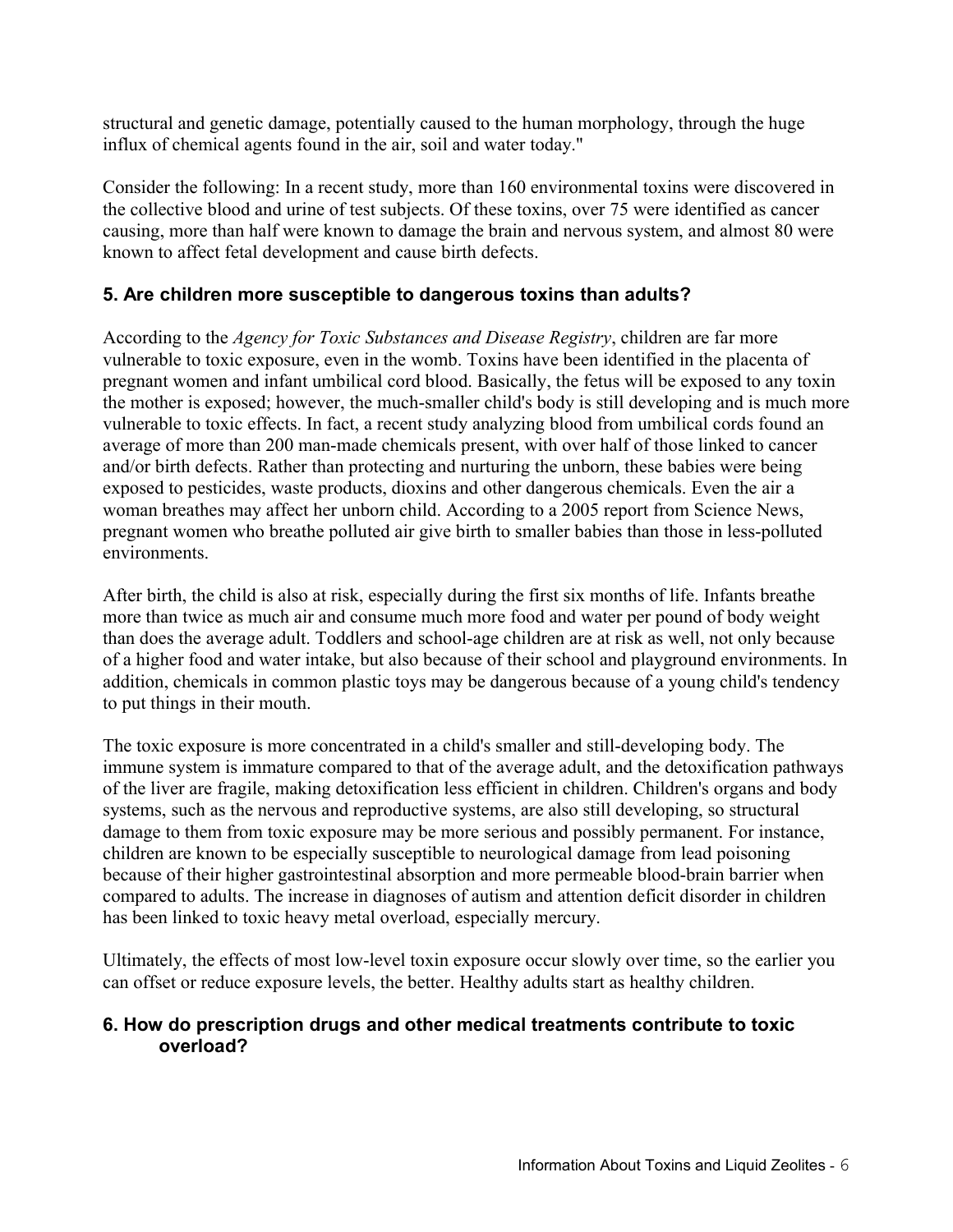It may not come as a shock to many readers that pharmaceutical drugs can also increase toxic overload. The liver is often times so compromised that it is unable to properly metabolize medications, resulting in toxic side effects. If you are unsure, read the side effects listed in an advertisement for any prescription drug. Some treatments, like x-rays, are more obviously damaging than others. Most people are aware of the extremely damaging effects on the body when a patient undergoes highly toxic chemotherapy or radiation therapy. However, any pharmaceutical agent can add to the body's toxic load and potentially compromise health over time. This is part of the reason why 25 percent of all pharmaceutical drugs approved by the FDA are recalled within five years of approval.

# **7. What is toxic overload and what are its symptoms?**

The acute effects of toxic exposure can be prominent, but more often, toxic effects build slowly over time. In fact, one recent study found that subjects tested positive for more than 90 pollutants and industrial chemicals after blood and urine tests, even though none of the individuals studied worked or lived near high-risk industrial areas. In another study from the CDC, subjects tested positive for more than 116 chemicals, many of them banned at least two decades prior because of their health risks.

Because chronic toxic overload happens over time, the effects of exposure may be overlooked. In fact, many symptoms of chronic toxic overload are associated with other conditions and so are misdiagnosed. Chronic contact with toxins, even sources that aren't considered dangerous, will eventually take its toll on the body. *Immuno-toxicity* may surface as asthma, allergies, chronic infections, or cancer, while *neuro-toxicity* may appear in the form of dementia, decreased cognition, mood disorders, or memory problems. Signs of *endocrine toxicity* include problems with libido, reproduction, menses, metabolism, insulin resistance, or the body's inability to handle physical and emotional stress.

Symptoms vary from person to person, but in general, symptoms commonly associated with a chronic toxic overload state include:

|         | Allergies.                                 | $\circ$ | Lethargy $\cdot$                              |
|---------|--------------------------------------------|---------|-----------------------------------------------|
|         | Chronic colds and other infections $\cdot$ |         | Nervousness ·                                 |
| $\circ$ | Depression or changes in mood $\cdot$      | $\circ$ | Sensitivity to odors such as perfumes $\cdot$ |
|         | Fatigue.                                   |         | Weakness " ·                                  |
| $\circ$ | Forgetfulness or memory loss $\cdot$       | $\circ$ | Weight changes $\cdot$                        |
|         | Headaches ·                                |         | Hormone imbalance ·                           |
|         | Intestinal conditions ·                    | $\circ$ | Immuno-suppression $\cdot$                    |
|         | Irritability $\cdot$                       |         | Insomnia ·                                    |
|         | Joint pain.                                |         | Anxiety                                       |
|         |                                            |         |                                               |

The most common early symptoms of toxic exposure are likely to be fatigue, difficulty concentrating, decreased energy levels, mild intestinal complaints, and muscle weakness. If the body remains in a toxic state for a long period of time, more serious side effects may develop. In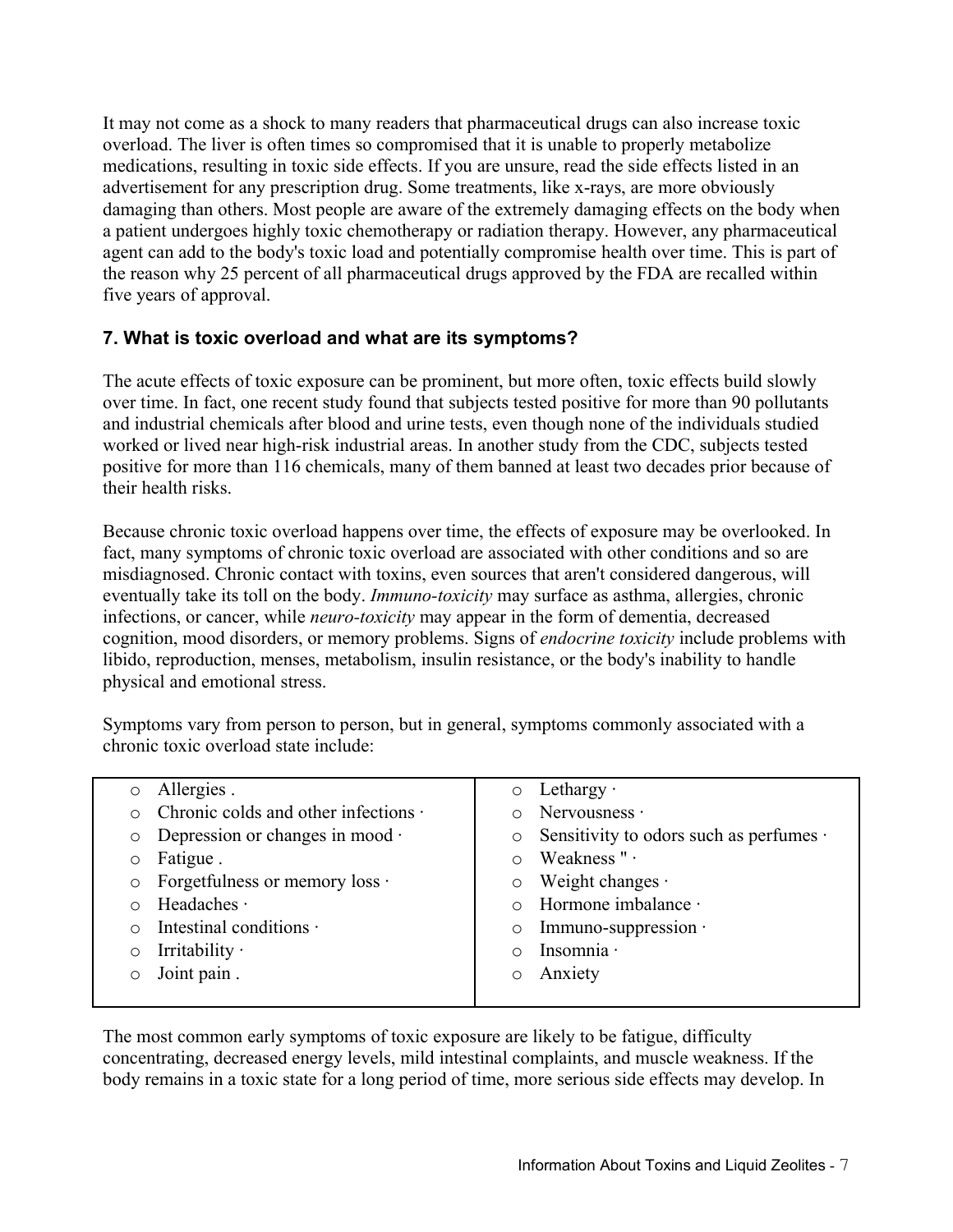addition, if a person has a certain genetic predisposition for a condition or disease, toxic overload may increase the body's vulnerability to it and possibly accelerate its development or progression.

# **8. What conditions are linked to toxin overload?**

Scientific data now shows that recurring exposure to toxins -- even in small doses -- damages the immune system, increases cardiovascular disease and cancer risks, interferes with essential enzyme activity in the body, affects hormone balance and cell growth, and inhibits brain function. Below is a short list of some health conditions (diseases) that are linked to toxin overload:

| $\circ$ | Aging                             | $\circ$    | Fibromyalgia                                       |
|---------|-----------------------------------|------------|----------------------------------------------------|
| O       | ADD, ADHD                         | $\circ$    | Hypercholesterolemia                               |
| O       | Allergies                         | $\bigcirc$ | Insomnia                                           |
| O       | <b>ALS</b>                        | $\circ$    | Infections ( <i>i.e.</i> : Lyme disease, Hepatitis |
| O       | Alzheimer's disease               |            | $C, HIV$ ).                                        |
| O       | Anxiety disorders                 | $\circ$    | Liver dysfunction                                  |
| O       | Arthritis                         | $\circ$    | Macular degeneration ·                             |
| O       | Arrhythmia                        | $\bigcirc$ | Mood disorders $\cdot$                             |
| Ο       | Asthma                            | $\circ$    | Multiple chemical sensitivity                      |
| O       | Autism $\cdot$                    | $\circ$    | Multiple sclerosis ·                               |
| $\circ$ | Bipolar affective disorder (manic | O          | Neuropathy, Neuritis $\cdot$                       |
|         | depression)                       | $\circ$    | Obesity                                            |
| O       | Cancer                            | $\circ$    | Osteoporosis                                       |
| ∩       | Cardiovascular disease ·          | $\bigcirc$ | Parkinson's disease ·                              |
| $\circ$ | Chronic fatigue syndrome          | O          | Renal (Kidney) disease ·                           |
| O       | Dementia ·                        | O          | Reproductive disorders ·                           |
| O       | Depression $\cdot$                | $\circ$    | Stroke ·                                           |
| O       | Diabetes $\cdot$                  | $\circ$    | Systemic Lupus Erythematosis $(SLE)$ .             |
| ∩       | Eczema ·                          | $\circ$    | Tinnitus                                           |
| $\circ$ | Fatigue $\cdot$                   |            |                                                    |
|         |                                   |            |                                                    |

Ultimately, what researchers are discovering is that by reducing our exposure to pollutants and toxins and eliminating toxic buildup in the body, we lower our risk of developing numerous diseases, which results in more energy, improved overall health, longevity, and-a greater sense of well-being.

# **9. Is there research that provides definitive proof of toxins' role in causing disease?**

The research linking chronic disease to toxins continues to build, and the results of these studies are more than a little unsettling. Lead exposure alone has been linked to cancer, cardiovascular disease, stroke, heart attacks, renal failure, osteoporosis, and macular degeneration. Another recent report found compelling evidence that tens of thousands of chemicals may contribute to the development of breast cancer by adversely affecting hormone function or gene expression. This is not surprising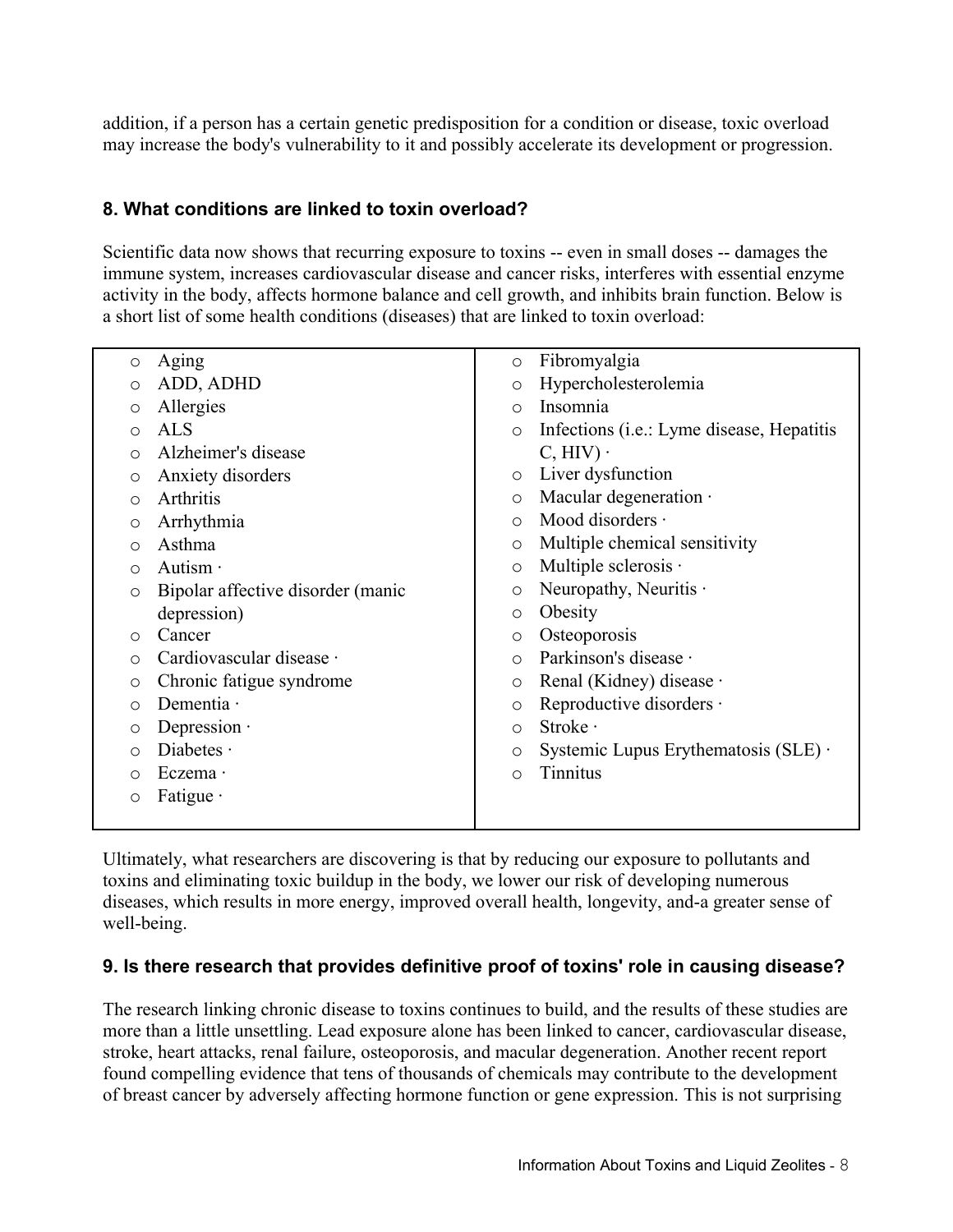when you consider that fewer than one-tenth of breast cancers are related to a genetic predisposition, and in nearly half all cases, causes cannot be linked to traditional cancer-risk factors.

In a 2005 article published in *Alternative Therapies* titled "Metals in Medicines" the authors cited numerous examples of how new links between heavy metals and disease are leading the medical community to change its approach to disease and wellness and to increase awareness about these threats. Several breast cancer advocacy groups are also making connections between breast cancer and environmental toxins, even drawing parallels between the increased risk for developing breast cancer (one in seven) and the incredible surge in toxic exposure, especially from estrogen-mimetic pesticides, in our environment.

Research suggests that thousands of synthetic chemicals may have the ability to impair hormone function and interfere with the health of the body on a genetic level. Household cleaning supplies, health and beauty products, pesticides, and even drugs and x-rays have all been implicated in this increased danger. One study found that a chronic condition in women dilled endometriosis may be linked to a toxin called dioxin.

# **10. What can I do to combat toxic overload?**

There are many things we can do to reduce our exposure to environmental toxins and to minimize their presence in and effect on the body. Drinking *purified filtered water* instead of tap water is an excellent start in decreasing your exposure to excessive fluoride, chlorine and toxic heavy metals such as mercury, arsenic and lead. *Dietary changes*, such as limiting consumption of prepared and packaged foods while emphasizing whole natural foods, are helpful. In fact, a recent study out of Seattle found that children's blood levels of pesticides dropped to almost nothing after following an organic diet for as little as a week. But as soon as they returned to their normal diet, pesticide levels shot up again. Of course, blood levels do not reflect the toxic tissue load of the children, but the message is clear that it is beneficial to *eat organic foods* when trying to decrease toxic exposure. Exclude the following types of *fish* from your seafood intake, especially if you are pregnant: tuna, shark, swordfish, king mackerel, tile fish, and all farm-raised fish.

*Not smoking* and *limited alcohol* consumption (one glass of organic red wine or beer daily) are also important. Smoking cigarettes and drinking alcoholic beverages increase the body's toxic exposure. Another helpful practice in reducing your exposure to environmental pollution is using natural health and *beauty products* and non-toxic *household cleaners*. In addition, it is a good idea to take prescription or over-the counter medications only when absolutely necessary.

Perhaps most important is the role of *nutritional supplements* in relieving the stress of toxic overload. Supplements are important because, although we can reduce our exposure to dangerous toxins, we cannot eliminate exposure completely. Therefore, we need to be able to do something to remove existing toxic buildup from our bodies. Integrative medicine, complementary, alternative and natural health practitioners know the importance of regular detoxification to promote optimal health. Detoxification protocols are often the hallmark of these health care professionals because they recognize that addressing toxicity and the associated damage is critical for symptom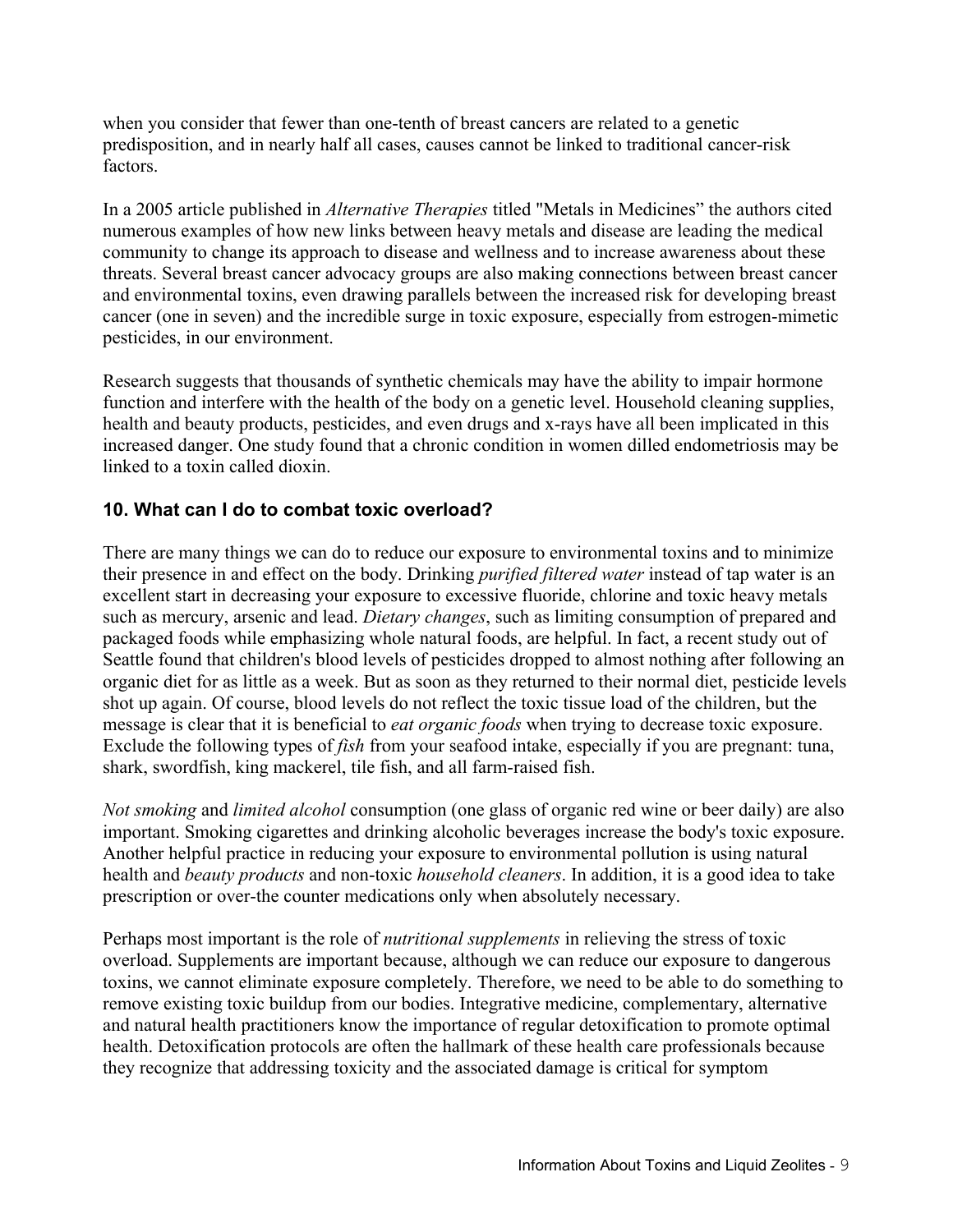alleviation and disease prevention. Naturally detoxifying supplements can help to safely eliminate toxins that have accumulated in the body and help prevent toxic overload.

# **11. What is detoxification and why is it so important?**

Considering the incredible metabolic stress put on the body by the demands of the toxic environment we live in, it is nearly impossible to achieve optimal health without undergoing regular detoxification treatment. Although one can try to reduce exposure to toxins in the environment, one can never eliminate them entirely. Daily detoxification protocols are the best way to eliminate dangerous toxic buildup. In fact, research seems to suggest that detoxification can reduce risk factors for several diseases and improve the health of people with chronic conditions. Studies link heavy metal detoxification using chelation therapy to improvements in individuals with cardiovascular and kidney disease and osteoporosis.

The term "detoxification protocol" encompasses a wide variety of therapies designed to cleanse the body of toxins and other impurities. A detoxification treatment can be as simple as fasting or drinking purified water, or it can be an elaborate program involving diet and lifestyle changes, which can include taking one or more supplements. Some detoxification programs involve drinking organic fruit and vegetable juices, and avoiding processed foods, meat, and dairy products. Other programs incorporate treatments like colonics or chelation therapy. It is necessary to one's health and wellness to include regular detoxification protocols in daily life. The following are the most effective modalities:

| Infra-red sauna              | Massage $\cdot$                    |  |  |
|------------------------------|------------------------------------|--|--|
| Infra-red hand-held lasers · | Chelation                          |  |  |
| Lymphatic drainage           | Colonics ·                         |  |  |
| Energetic bodywork           | Herbs ·                            |  |  |
| Cranial-sacral work ·        | Glutathione                        |  |  |
| Acupuncture ·                | MSM, Cysteine, N -acetylcysteine · |  |  |
| Chiropractic                 | Chlorella, Algae                   |  |  |
|                              |                                    |  |  |

# **12. Are there supplements I can take to rid my body of toxins?**

Several supplements are known to have detoxifying properties including herbs like garlic, echinacea, dandelion root, cayenne, ginger, licorice root, and goldenseal, as well as antioxidant supplements like vitamins C and E. But perhaps the most exciting newly-available chelating natural mineral is liquid zeolite which has the capability to bind and eliminate several kinds of toxins, viral sub-particles, allergens, and heavy metals from the body.

# **13. What are zeolites?** See picture at the end

Zeolites are naturally occurring crystalline minerals made up of an alumino-silicate backbone. Commonly found in rock deposits, these micro-porous compounds are formed by the crystallization of volcanic rock and ash when they come in contact with fresh or salt ground water over millions of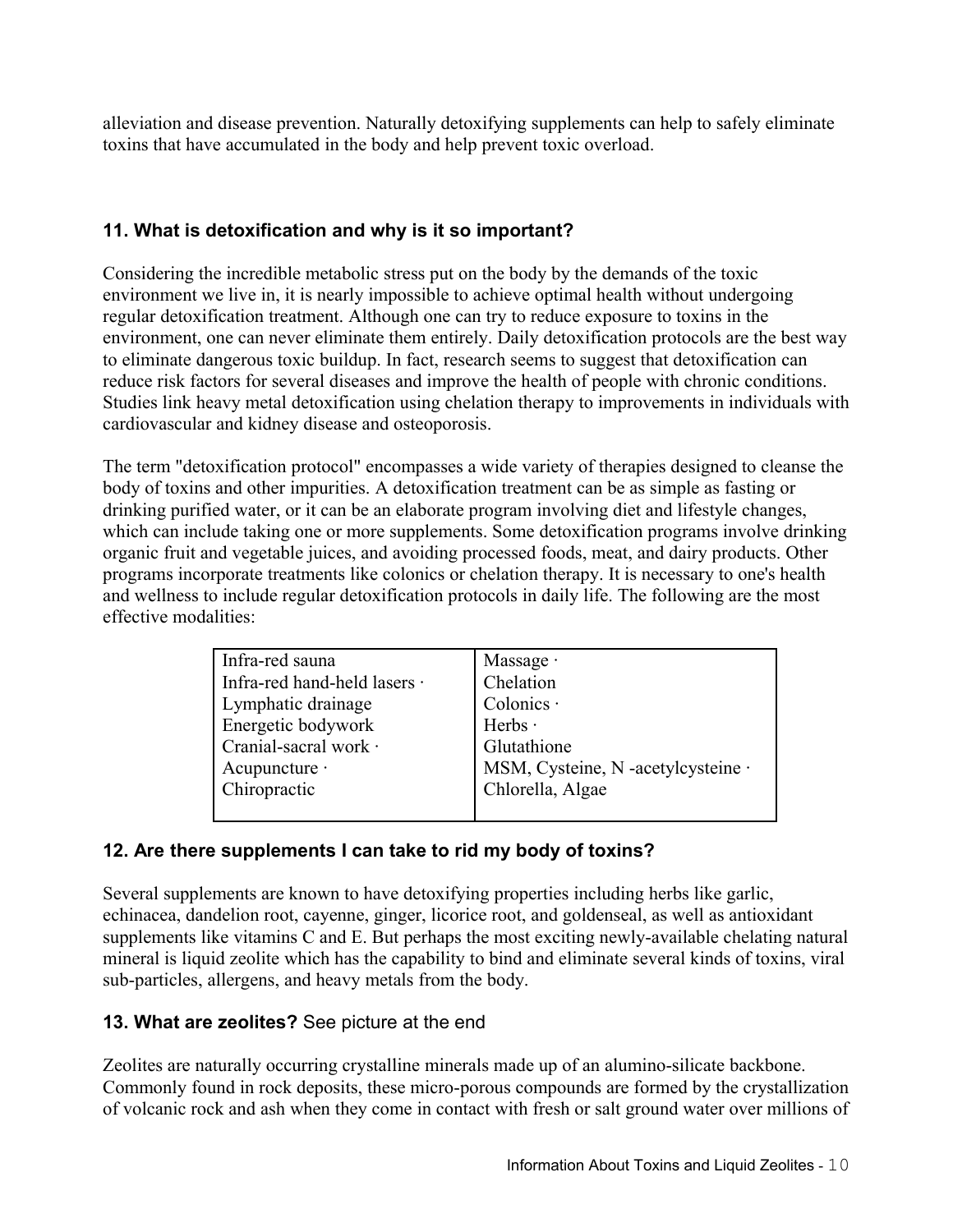years. The name ,"zeolite," coined in the 1700s by Swedish mineralogist Axel Fredrik Cronstedt, comes from the Greek meaning "boiling stone" because of the bubbles and steam that form on its surface when rapidly heated (the result of zeolite's water content).

# **14. How do zeolites work?**

The molecular structure of zeolites actually resembles a honeycomb. Each honeycomb-like cell or cavity in a zeolite is made of an alumino-silicate matrix. The cell carries an overall negative charge, and like a magnet, attracts positively charged particles. For charge stability, a zeolite attracts and carries positively charged ions, such as calcium, sodium, magnesium, potassium, and iron, within it to balance out the negative charge.

Positively charged ions outside the zeolite structure, such as heavy metals, free radicals, and viral sub-particles, can' also enter the porous zeolite by simply exchanging places with another lesstightly bound ion that's already inside. This exchange of one particle for another that has a greater affinity with the zeolite is what gives the compound its detoxifying properties. Also, because liquid zeolite comes "pre-activated" with health-promoting ions like calcium, magnesium, iron, and potassium, it provides a two-for-one benefit. The exchange removes toxins from the body and replaces them with essential nutrients.

Zeolites are capable of selectively attracting and binding toxic particles, whether they are heavy metals, radioactive particles, viruses, or other dangerous substances, and safely removing them before they negatively affect overall health. Not only do zeolites eliminate toxic buildup, they also enhance immune function, alkalize the body, improve metabolic function and nutrient absorption, and improve the body's resistance to diseases like cancer through activity on the p21 suppressor onco-gene.

# **15. How long have zeolites been used to improve health?**

Zeolites, particularly zeolite powder, have a long history of traditional medicine use dating back at least a thousand years. Records show that the zeolite has been a part of traditional remedies throughout Asia, and in a more recent example, zeolite powder was given to victims of the Chernobyl fallout to reduce radiation levels in their bodies. In fact, twenty tons of zeolite were dumped on Ukraine and Belarus to bind the radioactive elements, strontium and cesium. Zeolites have also been used for decades to improve the digestive health and weight gain of stock animals in Europe and the Mediterranean regions that long ago banned the use of hormones and antibiotics as growth promoters. Zeolites are now being recognized for their exceptional characteristics in promoting human health.

# **16. What scientific research exists to back up the health benefits of zeolite?**

Although zeolite supplements are relatively new on the health scene, the compound has been well researched by scientists who have found many tested medical and industrial uses for the mineral compound. Research into zeolite's health benefits is currently expanding. In fact, there is currently a patent for using liquid zeolite as an anti-cancer agent. Promising research is currently underway examining how this emerging health supplement binds and eliminates toxins; the research also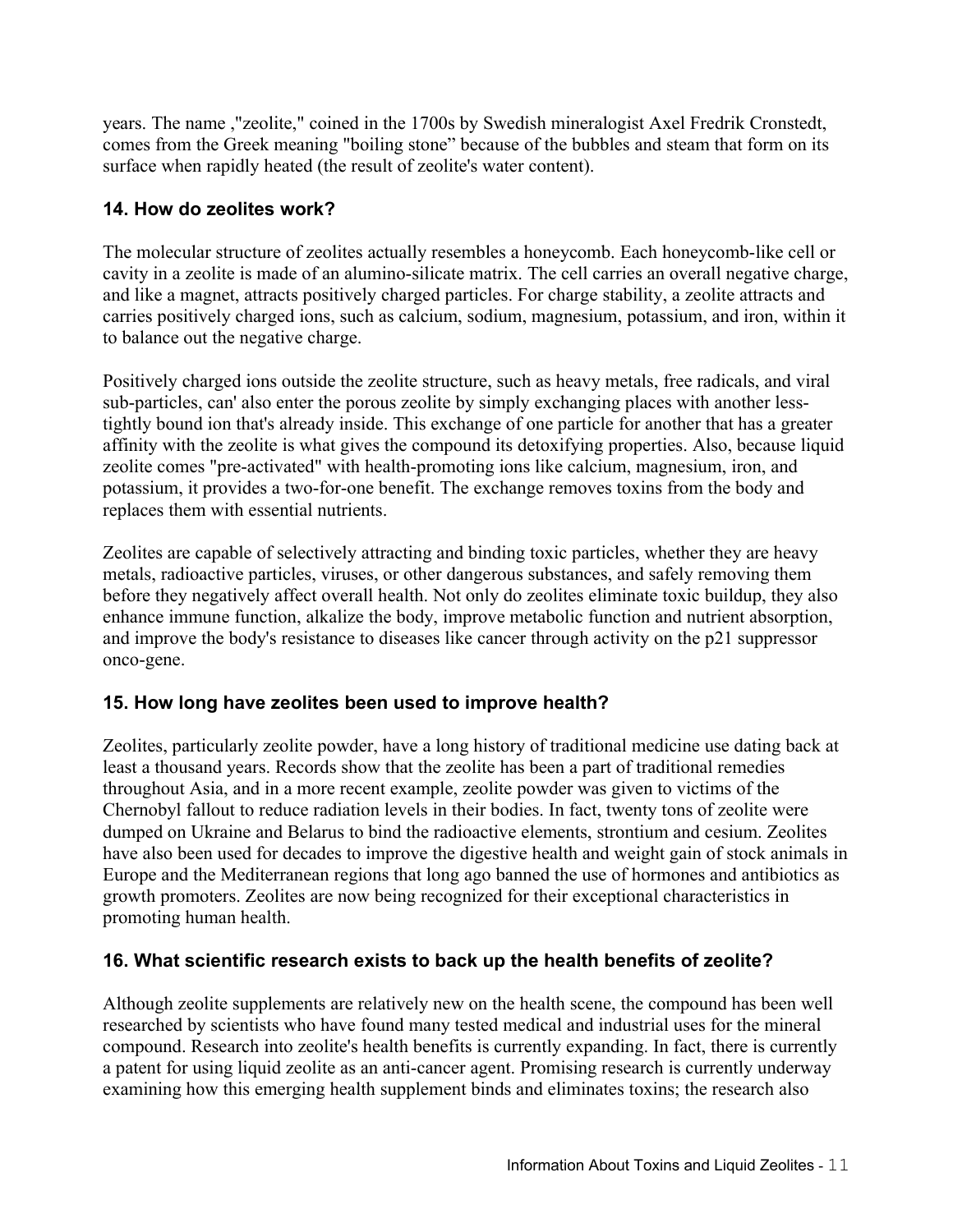considers its immune-boosting benefits and its uses as treatment for cancer, alleviating digestive complaints, and improving blood sugar regulation.

# **17. How does zeolite remove heavy metals from the body?**

The heavy metals most dangerous to human health are mercury, lead, cadmium, and arsenic. Despite the known risks associated with heavy metal toxicity, exposure to these toxins continues to increase through the use of dental mercury amalgam and the mercury vaccine preservative, Thimerosal..

Liquid zeolite's negatively charged-matrix structure allows for the attraction, binding and removal of positively charged particles from the body through a process called "cation exchange." The heavy metals with the highest affinity for the zeolite, in order, are: mercury, lead, arsenic, aluminum, and excess iron. The binding affinity is based upon charge, size, weight and density of these ions. Once in the matrix, the toxins are tightly bound and, within hours, eliminated though the urinary tract from the body. The long-term effects of using liquid zeolite supplements for heavy metal elimination could include reduced risks for cancer and heart disease.

# **18. Is liquid zeolite supplementation another form of oral chelation therapy?**

The short answer is "yes." Oral chelation therapy was originally developed to treat heavy metal poisoning, especially lead poisoning. The term "chelate" (pronounced *kee-late*) refers to the ability of a compound to combine with a heavy metal, allowing the toxin to then be excreted by the kidneys and liver during detoxification. Traditional chelation treatment generally involves using certain chemicals that have an affinity for toxic heavy metals, such as EDTA, DMSA, and DMPS. Many negative effects could occur during traditional chelation therapy, due to the weak binding of the agents to the heavy metals, which could allow the heavy metals to be re-deposited elsewhere in the body or brain and not be excreted.

Liquid zeolite, on the other hand, irreversibly binds the toxic heavy metals and quickly removes them through the urinary tract. The zeolite is also able to correct pH balance by loosely attracting the large hydrogen ions on the basis of concentration gradient. Conventional chelating agents, on the other hand, tended to worsen the pH balance. The only side-effect associated with using the liquid zeolite is possible mild dehydration, which is totally preventable by drinking plenty of fluids while using the supplement.

Whereas some experts worry that traditional chelation treatments may also remove from the body essential minerals, as well as possibly increasing the likelihood that some heavy metals will be absorbed by the body during therapy, liquid zeolite does not have these same risks and does not have the same liver and kidney burden as chelation treatment. Because it is so safe, pregnant and nursing women are encouraged to use the liquid zeolite to help decrease toxins going through the placenta to the fetus and to detoxify the breast milk the infant requires.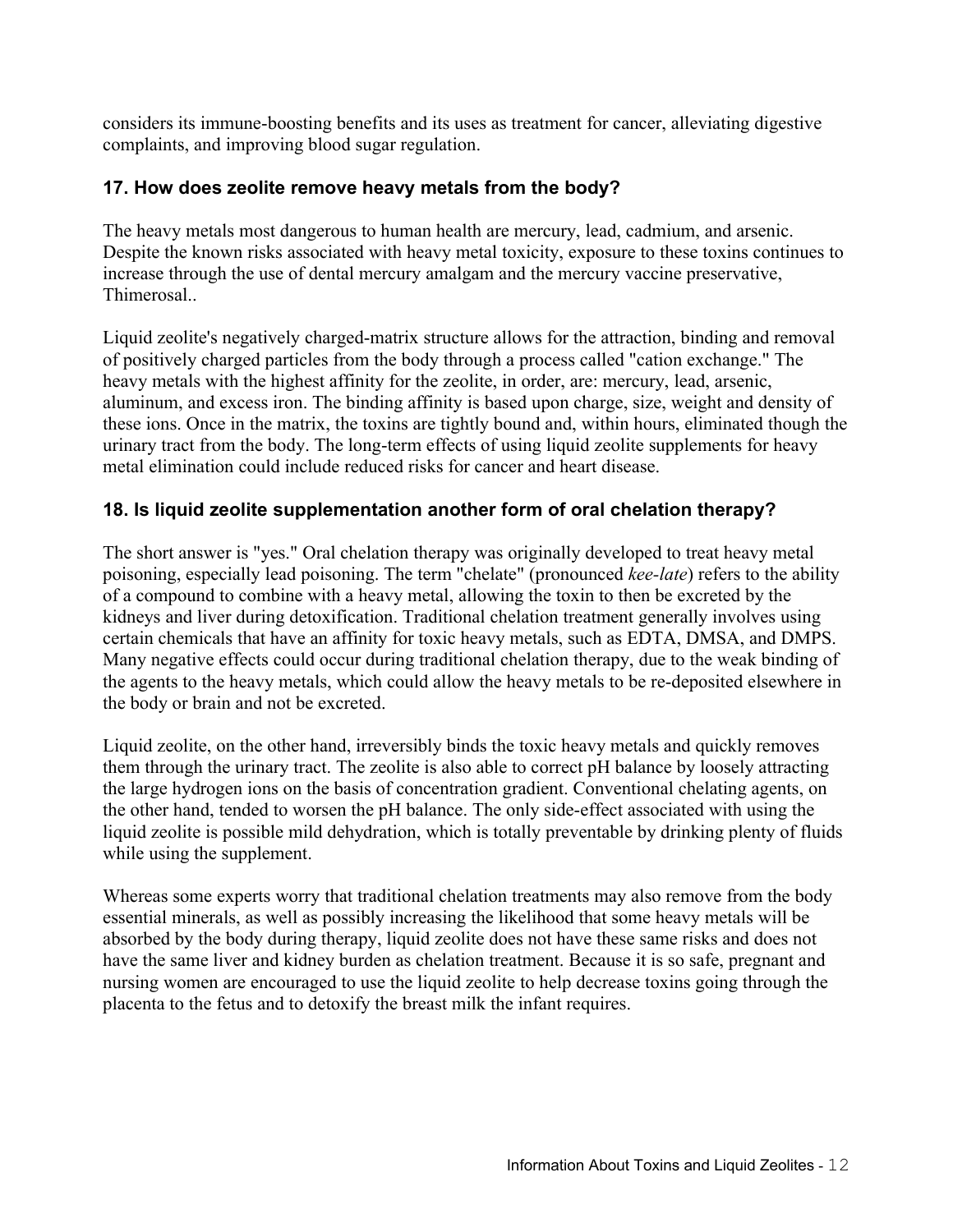#### **19. What are antioxidants and what are the antioxidant properties of zeolite?**

Although oxygen is necessary for proper cell function, cellular processes involving oxygen to create energy also result in something called oxidation. Oxidation is a chemical process that results in certain atoms losing electrons and becoming unstable. This is the same process that causes a coin to tarnish or a banana to turn brown. These destabilized molecules are known as free radicals, and they can cause cellular damage by stealing electrons from healthy cells. In fact, between 1 and 3 percent of the oxygen we inhale results in the creation of free radicals, and our cells are exposed to billions of free radicals each day.

Oxidative stress can also be increased when we are exposed to pollution or chronic infections. Even regular exercise can increase oxidation. If they are not neutralized, free radicals attack and damage healthy cells and their DNA. They can cause premature aging, immune dysfunction, and a myriad of diseases, including cancer, cardiovascular disease, Alzheimer's, and Parkinson's disease.

Some oxidative stress is dealt with using the body's own internal defenses, but the best way to counteract the effects of oxidation is by using antioxidants found in foods, and supplements such as vitamins and minerals. Antioxidants neutralize free radicals through the donation of an electron, thereby protecting the body from oxidative damage. Some of the more well-known antioxidants include vitamins C and E, and foods such as acai berry, mangosteen, goji, green tea, grapes, and pomegranates.

Zeolite is also considered to have antioxidant properties. Its structure traps not only toxins such as heavy metals, but also free radical molecules. However, unlike classic antioxidants, zeolites do not neutralize free radicals by donating an electron to stabilize them. Instead, the structure of the zeolite is such that it captures the free radical and locks it safely away so that it cannot harm the body. Once trapped in the zeolite, the inactivated free radical can then safely be eliminated from the body.

Although zeolite may be an effective antioxidant, it should not replace traditional antioxidants such as vitamins E and C, which promote optimal health in more than ways than just fighting free radicals. For optimal antioxidant effect, consider using zeolite along with traditional antioxidants for a synergistic effect.

#### **20. Can zeolite supplementation help combat the common cold, flu, and other viruses?**

Yes, zeolite fights viral infections through a two-pronged approach. First, it is believed to attract and bind viral sub-particles, there by interfering with viral replication in the body and halting its progression by eliminating them from the body. Zeolite supplementation may also interfere with viral proliferation. A study on the antiviral activity of micronized zeolite found that it slowed the proliferation of human enteroviruses and type-l herpes simplex through nonspecific antiviral activity. The study suggested that there may be a therapeutic application for zeolite in the treatment of herpes virus (topical use) and enterovirus (oral use).

In addition to its broad-spectrum antiviral properties, zeolite boosts immune function, which protects the body and helps it fight infection. By interfering with viruses themselves and boosting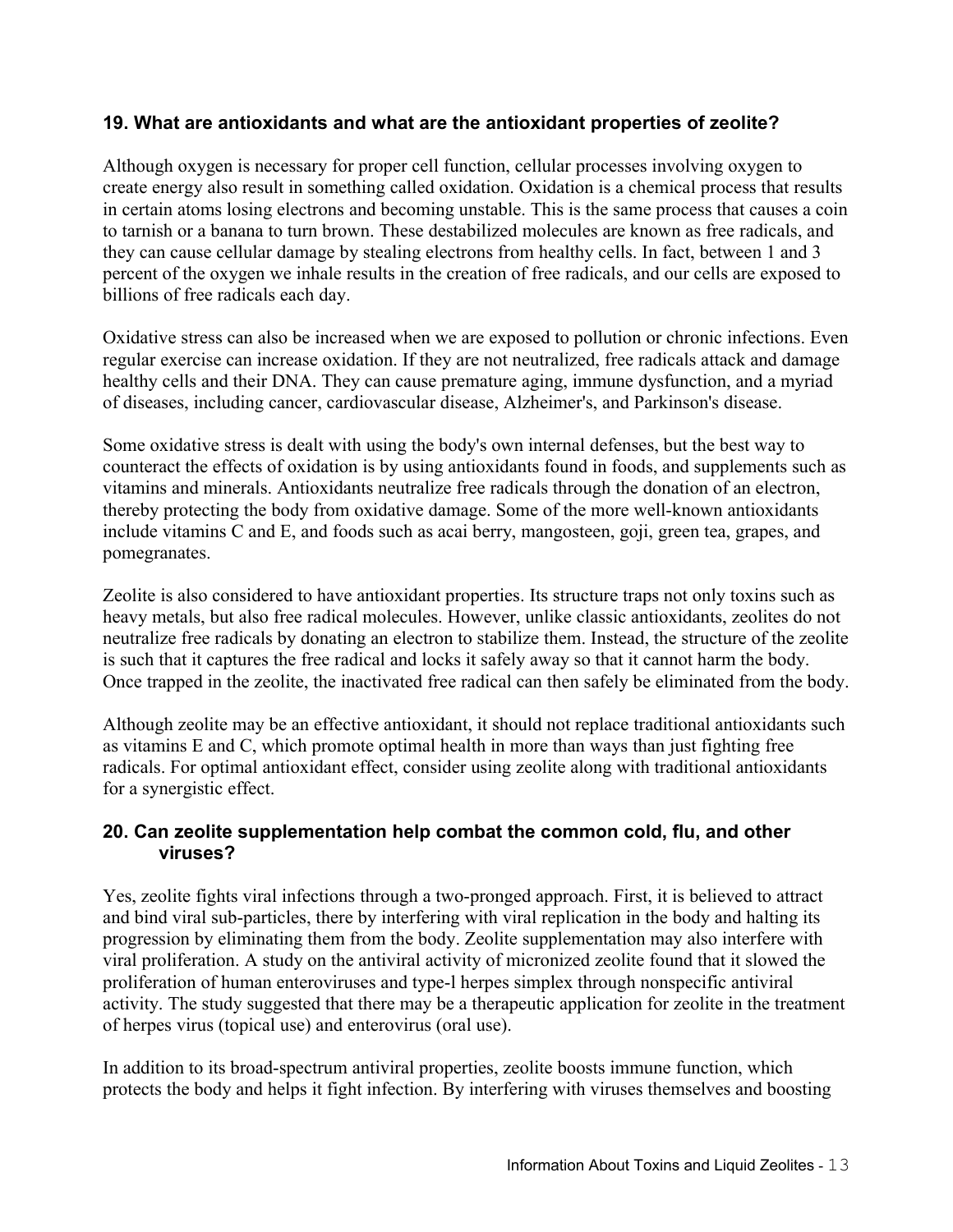immunity, zeolite may offer the right combination of safe, natural immune support necessary for optimal health. And because zeolite removes heavy metals and other toxins from the body, the immune system is more likely to be healthier and better able to deal with microbial invaders.

# **21. Does zeolite "cure" cancer?**

While the rise of modern industry has resulted in an increase in cancer-causing chemicals, one of the great challenges of modern medicine is the task of preventing, treating and curing cancer. The potential for using zeolite to treat cancer has recently gotten the attention of some scientists. A growing body of evidence supports zeolite's role in cancer treatment.

Zeolite may help to eliminate carcinogenic toxins from the body, especially a category of carcinogens called nitrosamines. The most common sources for these nitrates include processed meats, cigarettes, and beer, and they have been linked to pancreatic, stomach, and colon cancers. Even with diet restrictions, most people still consume more nitrates than they should for optimal health. Zeolites, however, can reduce nitrate absorption as well as the absorption of several other carcinogenic substances.

Even more interesting is research demonstrating the ability of zeolite to suppress tumor growth. Studies conducing using cell models and animals have been promising. In one study, zeolite was found to target certain tumor suppressor genes, thereby inhibiting tumor growth. In another study, zeolite was given to animals with varying types of cancer. Supplementation with zeolite led to tumor shrinkage and overall health improvement in some animals, with one of the most exciting results involving skin cancer. Although the degree of improvement varied depending on the animal and type of cancer, significant improvements were seen in some animals, and none suffered any side effects.

Zeolite's antioxidant properties may also prove beneficial to cancer patients since antioxidants have a long track record of aiding cancer treatment programs, though in some cases, the exact mechanism that makes antioxidants useful for cancer treatment is still not well understood.

Although research shows that liquid zeolite may prove helpful to individuals suffering with cancer, zeolite treatment cannot be classified as a "cure" for the disease. To make such a claim using the sampling of studies available, even studies with promising results using zeolite to treat cancer, is not just misleading -- it would be irresponsible and bad science. No food supplement, however promising, is allowed to make such claims without extensive, rigorous testing. Nevertheless, zeolite may safely be integrated into a cancer treatment program. The only caveat to using liquid zeolite with other anti-cancer modalities would be regarding the potential for interaction of the zeolite with any chemotherapeutic agent comprised of heavy metals such as cis-platinum. It is recommended to avoid using zeolite both two days before and two days after exposure to a chemotherapeutic agent such as cis-platinum. This is based upon the half life of the zeolite in the body, which is 4-6 hours.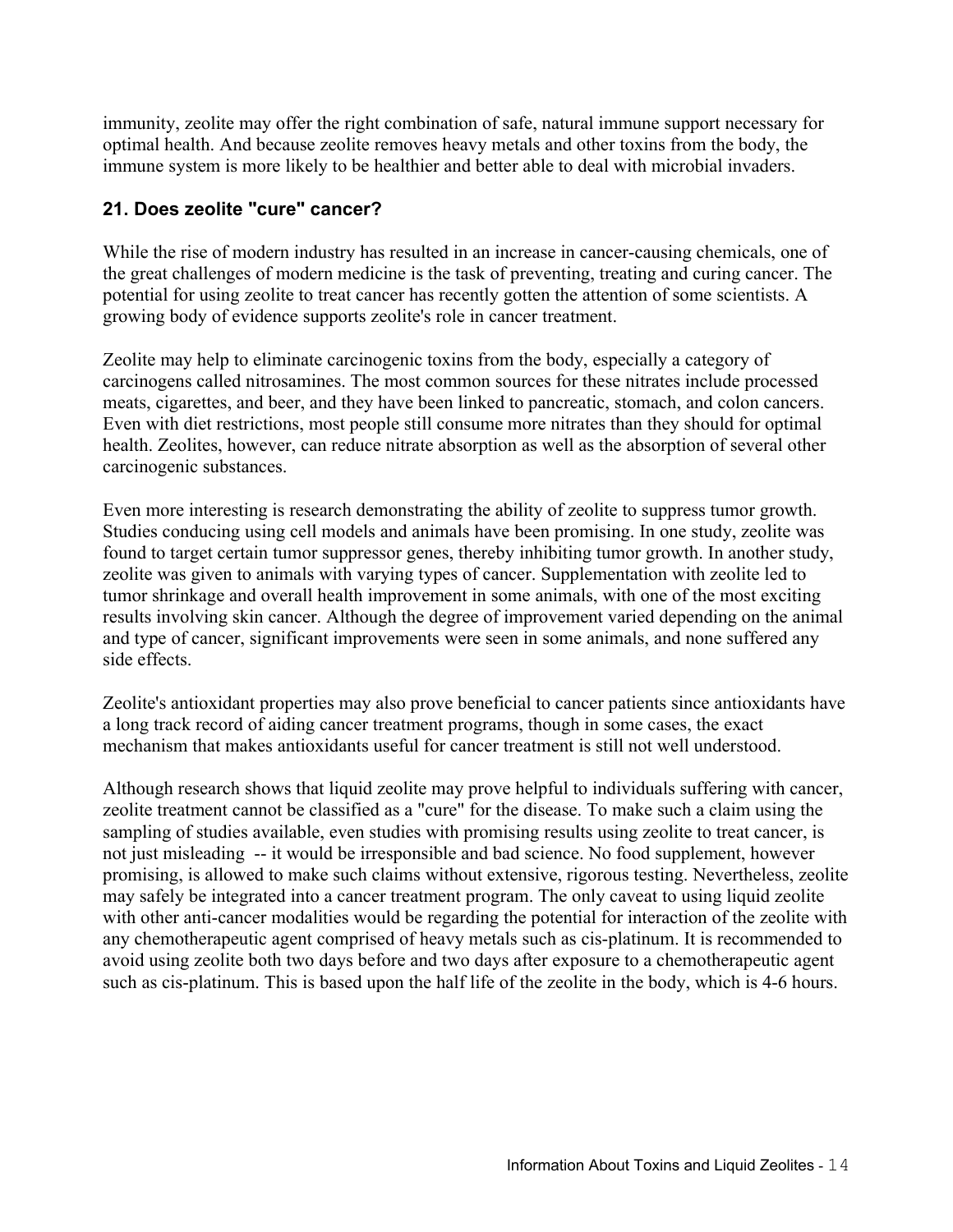# **22. Can zeolite help control blood sugar levels?**

Research on using zeolite supplements for this purpose is encouraging. Since the glucose molecule carries a positive charge, though it is too large to fit inside the zeolite's cavities, it will attach itself to the outside of the negatively charged zeolite. Zeolife's ability to eliminate excess glucose and, as a result, help regulate blood sugar levels makes it a great candidate for treating diabetes. As a side benefit, zeolite reduces nitrate uptake by capturing nitrates in the digestive tract before they can be absorbed. Nitrates, commonly found in processed meats, have been linked to type-II diabetes.

#### **23. How can liquid zeolite counteract the effects of pesticides, dioxins, and other pollutants?**

Although zeolite does not eliminate these toxin sources directly, it does provides a safe, non-toxic method of , removing toxic heavy metals and thereby mitigating their damaging effects, which include immune suppression and poisoning of the liver's detoxification pathways. Both a healthy liver and an efficient immune system are critical for protecting the body from the carcinogenic effects of pesticides, dioxins, and other toxic chemicals.

#### **24. Can I use zeolite supplementation as part of a nutritional program for hormone balance?**

Including zeolite in your nutritional regimen can prove beneficial for hormone support, given its usefulness in reducing levels of known hormone disruptors, such as toxic heavy metals, dioxins and pesticides. For example, many people have very low amounts of Free T3. This is the active thyroid hormone responsible for many necessary functions in the body. This hormone will not be produced in the body if mercury, cadmium, and lead are present due to their inactivation of the 5'de-iodinase enzyme, which is required for the production of Free T3 from the inactive pro-hormone Free T4.

# **25. How does zeolite balance the body's pH levels and what health benefits does such balance provide?**

It is critical for proper cellular function that the body maintain a healthy pH balance of acid and alkaline levels in the body. A slight alkalinity (pH of 7.35-7.45) is considered optimal for good health. The body regulates blood in several ways. The kidneys and lungs provide mechanisms for pH regulation; the kidneys remove excess hydrogen ions, called protons, in a relatively slow process, and the lungs remove extra  $CO<sub>2</sub>$  in a much faster process, often during exercise. The acidalkaline equilibrium is also regulated by a series of acid-base buffers composed of a weak acid and a salt base. Zeolite's chemical makeup, and its ability to attract excess hydrogen ions based upon the concentration gradient, helps to correct and maintain a healthy body Ph balance, which reduces acid reflux symptoms, arthritis, infections, and cancer, and improves overall cellular function.

# **26. Can zeolite supplementation improve digestion and nutrient absorption?**

Zeolite's digestive benefits have been well researched, and zeolite has been used with positive effect to treat the symptoms of diarrhea. In one animal study, zeolite supplementation was able to improve the symptoms of intestinal disease in test subjects. Later human studies confirmed zeolite's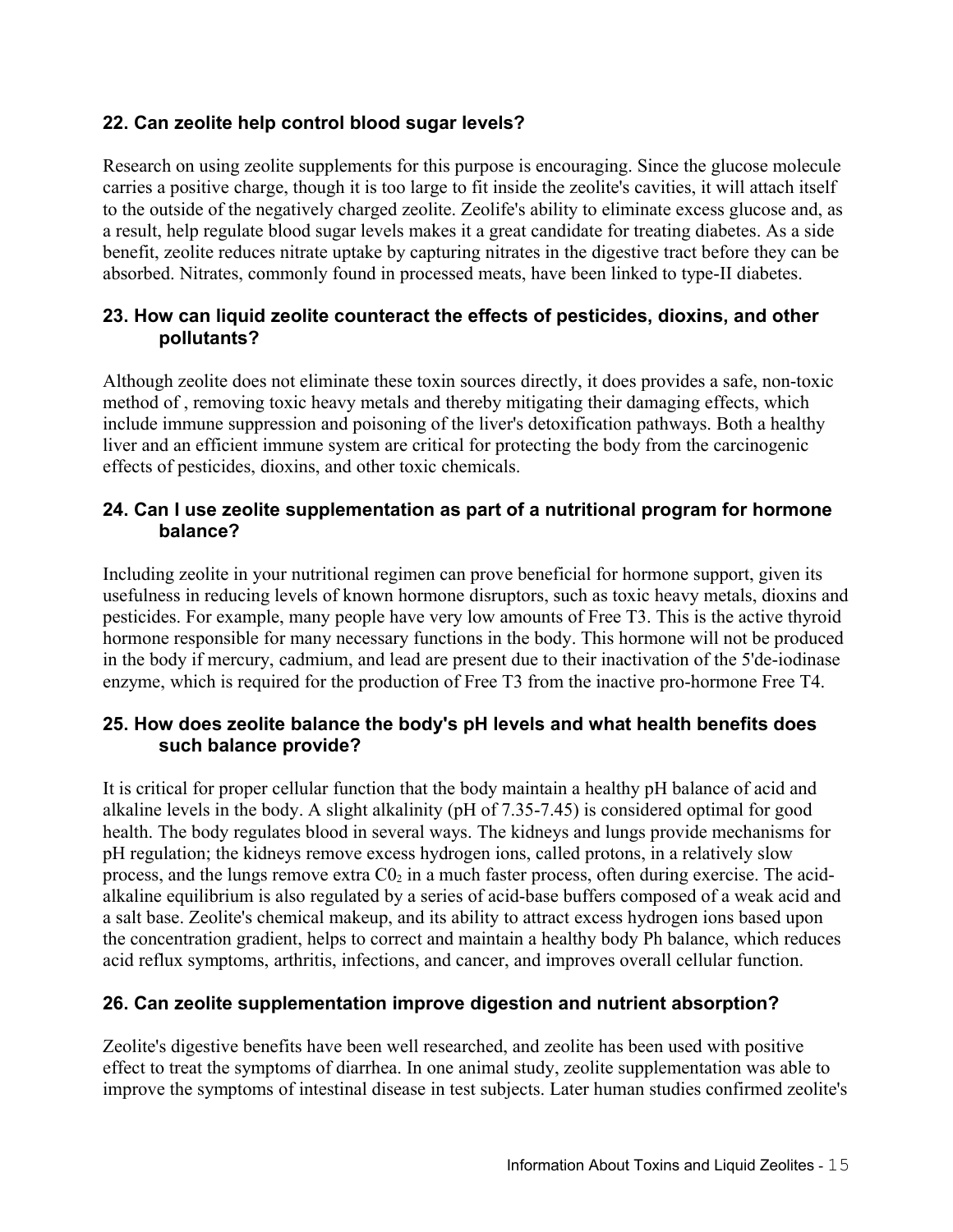benefit in treating acute diarrhea symptoms and led to the approval of a pharmaceutical drug for this use called *Enterex*.

Zeolite supplementation promotes healthy digestion and encourages nutrient absorption. It's believed the reason for this is related to zeolite's ability to capture ammonium ions during digestion, creating a more friendly and less toxic digestive system that is better able to absorb nutrients during digestion. It may also balance the pH levels of the digestive tract, creating an optimal environment for beneficial microflora in the digestive tract. Also, the binding of toxic heavy metals that compete for the same receptors in the gut provides for increased absorption and assimilation of the nutrient minerals such as calcium, magnesium and iron. The binding of the toxic heavy metals also reduces the damage that leads to "leaky gut syndrome." With a healthy, balanced, digestive system, it is only natural that incidents of diarrhea, flu, and infections are reduced. And since the body is better able to digest, absorb, and assimilate essential nutrients when the intestinal tract is functioning properly, the overall health of the body will improve as well.

# **27. How can liquid zeolite help those who suffer from chronic allergies?**

Some researchers believe that zeolite may also attract allergens and antigens that trigger allergies, capturing them and eliminating them from the body. Zeolite supplementation may offer additional allergy support by reducing occurrences and symptoms of allergies and related conditions, including asthma. The key system involved here is the immune system. The toxic heavy metals, mercury, cadmium, and lead, in particular, adversely affect this system by interfering with metabolic pathways involving the omega fatty acids. The omega-3 fatty acid is involved with antiinflammatory pathways. The omega-6 and omega-9 fatty acids are involved with pro-inflammatory pathways producing such toxic substances such as histamine and leukotrienes. High levels of these chemicals in the tissues cause asthma, allergic reactions, rheumatoid arthritis, SLE (lupus), and other autoimmune conditions. As the levels of toxic heavy metals decrease in the body, these pathways can be restored to proper function and balance and associated autoimmune conditions will markedly diminish.

# **28. How can zeolite supplementation help to combat aging?**

Both zeolite's ability to reduce toxic overload and its antioxidant properties may also prove beneficial in the fight against aging. Exposure to damaging oxidation and toxins interferes with metabolic functions and cellular repair. Detoxifying the body with a health-promoting supplement like zeolite helps to offset these effects and keeps the body's reparative and regenerative functions operating efficiently, keeping us young and healthy.

# **29. How does liquid zeolite support healthy immune function?**

Zeolite supplementation can influence the health of the immune system in several ways. The most obvious effect zeolite has on immunity is its ability to remove toxins, heavy metals, and allergens from the body. All of these things have been known to negatively affect the effectiveness of the immune system and may seriously compromise overall health. Zeolite is also believed to have nonspecific antiviral properties. By eliminating these potential health threats, zeolite indirectly improves immune function.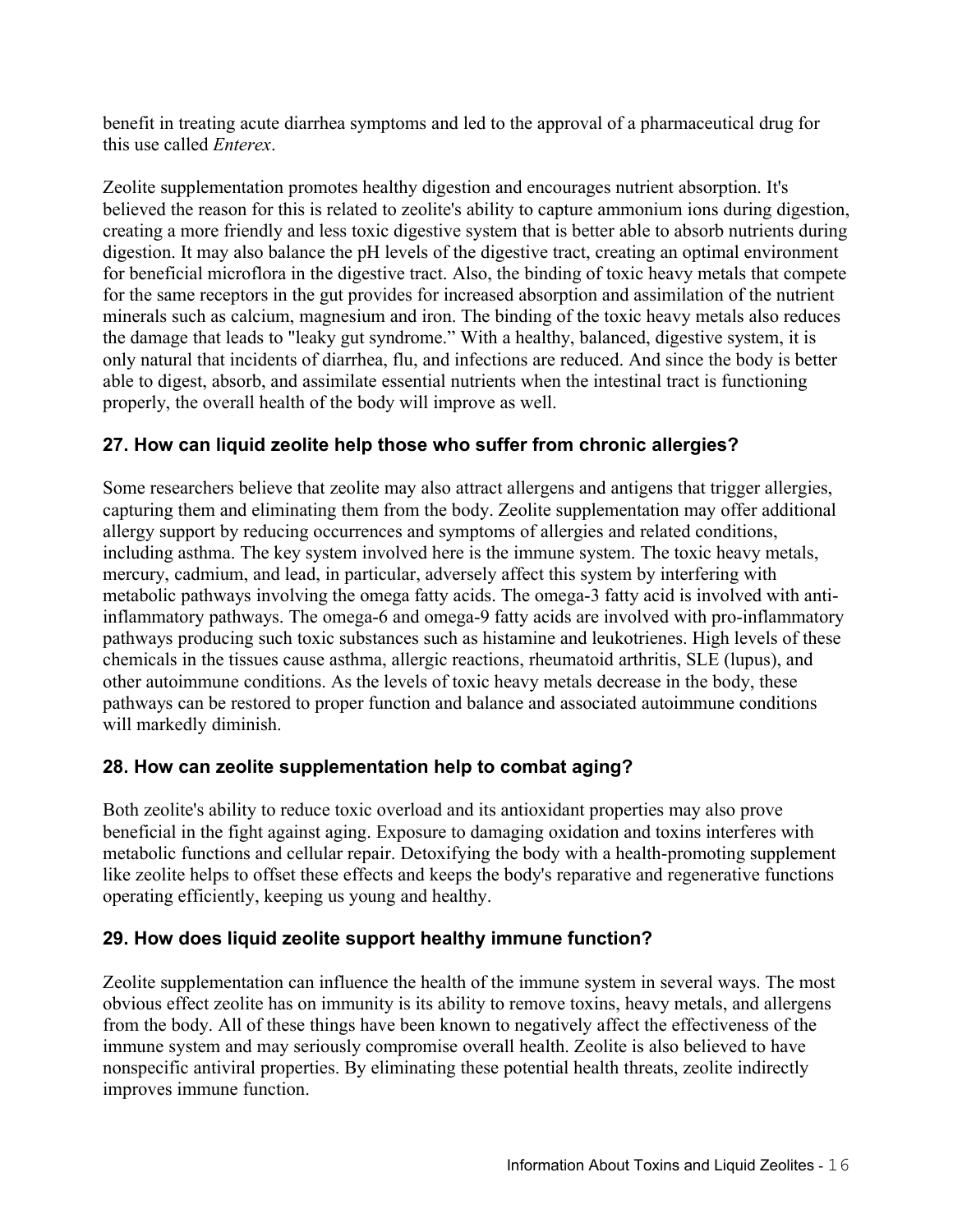But that is not all. A growing body of evidence suggests that zeolite also has immuno-modulatory effects. What does this mean? Basically, the chemical composition of zeolite may actually have nonspecific immuno-stimulating effects. Scientists believe that zeolite may be able to activate large groups of T-cells. In a study on patients being treated for immunodeficiency, six to eight weeks of zeolite supplementation was found to increase the blood counts of certain immune cells.

#### **30. Why do zeolites remove only bad substances from the body?**

Studies on zeolite have shown that the compound has a great affinity for attracting heavy metals and other toxic particles. The size, shape, weight, density, and electrical makeup of each toxic heavy metal is specific and binds tightly to the zeolite cavity. Meanwhile, nutrient minerals, like calcium, magnesium, and phosphorus, are larger and lighter. In fact, *liquid zeolite is pre-activated with these healthy mineral ions, so that when the zeolite binds onto a toxic particle, it leaves a healthy nutrient in its place*. This is called *cation exchange*.

#### **31. If zeolites attack foreign particles and metal ions, will they damage dental fillings, artificial joints, or breast implants?**

Absolutely not. Liquid zeolite can only remove heavy metals that are in a free solution. Zeolites operate passively; they will not attack foreign particles or pull mercury from fillings, titanium from hip replacements, or silicone from breast implants.

#### **32. Are there any side effects associated with taking zeolite supplements?**

Liquid zeolite, the preferred supplement form, is considered 100 percent safe and non-toxic by the FDA. There are no documented side effects associated with using zeolite as a health supplement. Zeolite remains in the body for only five to seven hours, and is considered safe for children, pregnant and nursing mothers, and the sick and elderly. It is, however, recommended that anyone using zeolite remain well-hydrated since the process of removing toxic heavy metal ions from the body can result in slight dehydration. The recommended eight to ten glasses of water per day should suffice in most cases. If you have any concerns, please speak to a health professional.

#### **33. Are there any contraindications for using liquid zeolite with any prescription drugs?**

There is no mechanism for interaction of zeolite with pharmaceutical drugs. The exception would be chemotherapy agents, which contain heavy metals such as cis-platinum. In this case, the recommendation would be to stop the zeolite 48 hours prior to chemotherapy and to resume the zeolite 48 hours following chemotherapy. People who are diagnosed with bipolar affective disorder (BAD), or manic depression, are often times prescribed a mineral supplement called lithium. This therapy has been around since the 1940's. The affinity studies show minimal binding attraction for lithium. If a person is concerned, there is a urine test available to follow the lithium levels as well as the blood test that are required every month. Lithium is very toxic with many side effects. Those who are taking lithium would definitely benefit from removing the toxins from the brain, so that they can regain optimal function. Lithium does not fix the brain toxicity problem.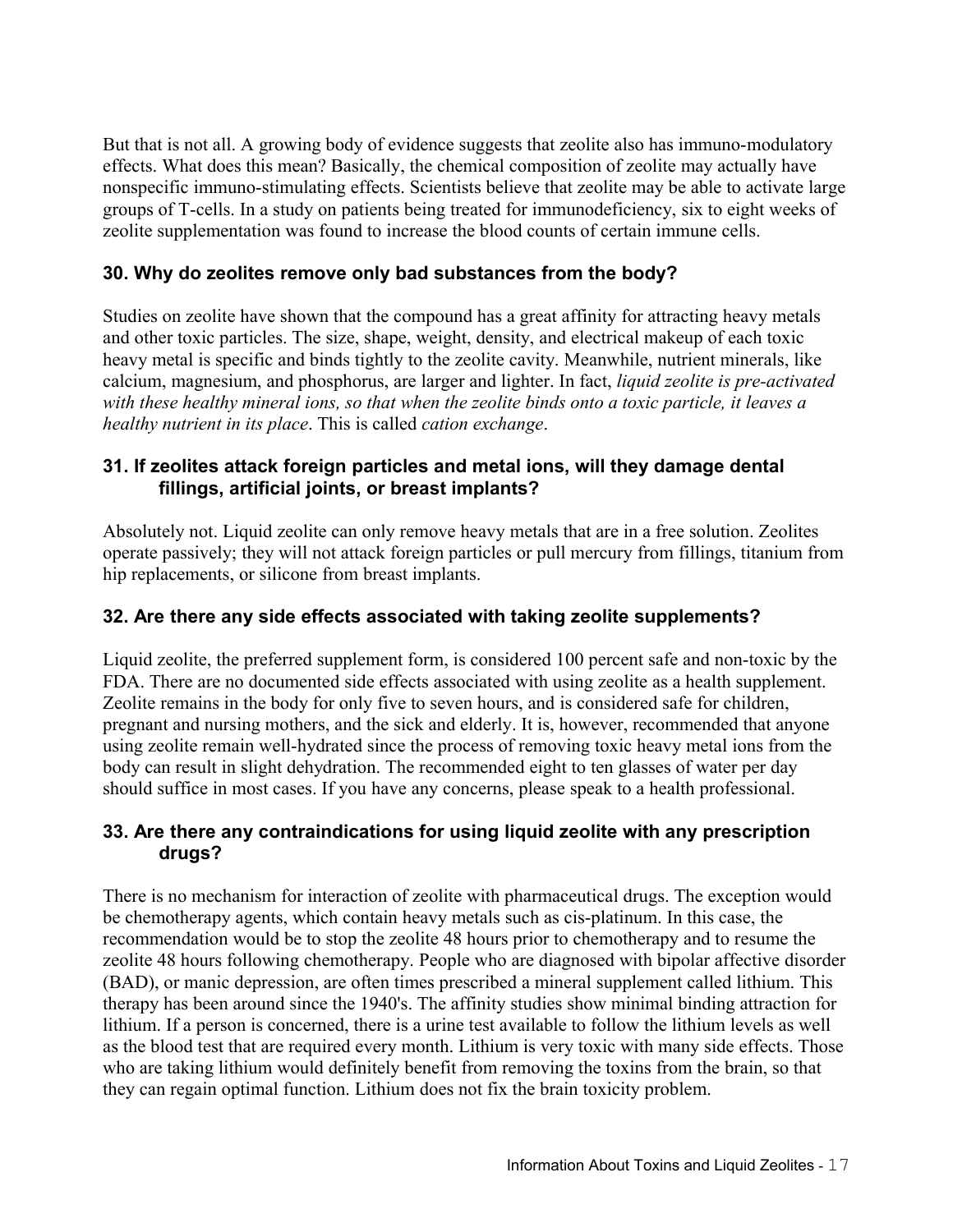### **34. I have heard that aluminum in deodorant and makeup is harmful to the body. Why isn't the aluminum in zeolite dangerous?**

The aluminum in liquid zeolite is bonded in such a way that the body cannot absorb it; it is completely unavailable for use in the body. Temperatures of more than 900°F would be required to break the metal from its crystalline bond. In fact, the supplement is designed to remove existing aluminum that has accumulated in the body just as it removes other heavy metals.

# **35. Can zeolite supplementation negatively affect liver or kidney function?**

There are no reported problems associated with liquid zeolite supplementation negatively affecting liver or kidney function. In fact, by detoxifying the body, zeolite may actually improve function by making the jobs of the liver and kidneys much easier. By reducing the strain on the organs from dangerous toxins, supplementation with liquid zeolite may lead to a healthier liver and kidneys. The most common source of kidney dysfunction is lead toxicity and with the use of the zeolite, kidney function often times improves.

# **36. Is zeolite supplementation safe for children?**

Our children are exposed to the same toxins as adults, and in some cases, their environment may be more toxic. Because children's immune, neurological, and endocrine systems are actually less developed than the typical adult's, they are more susceptible to these toxins. Not only is liquid zeolite completely safe for children (though they should consume a smaller dose reduced in proportion to their weight), it may prove even more beneficial for children than adults because of their still developing systems.

# **37. Is zeolite supplementation safe for pregnant or nursing women? .**

The FDA considers liquid zeolites safe, and nontoxic for everyone, regardless of age or gender. Since it is also excreted in its entirety, zeolite will not accumulate in the body and should be considered safe for pregnant and nursing women. In fact, a recent Red Cross study found more than 200 toxic compounds, nearly half of them carcinogenic, in the umbilical cord blood of newborn babies. Zeolite supplementation may prove to be necessary for optimal health of the mother and child.

#### **38. How long does zeolite stay in the body? Can zeolite accumulate in the body over time?**

Zeolite is eliminated from the body completely and does not accumulate with time. Liquid zeolite has a half-life of five to seven hours, which is the amount of time required for the dosage amount to be reduced by half either through absorption or elimination. It takes five half-lives for all of an agent to be processed out of the body; therefore the range of 25-35 hours is given for total excretion of the zeolite dose.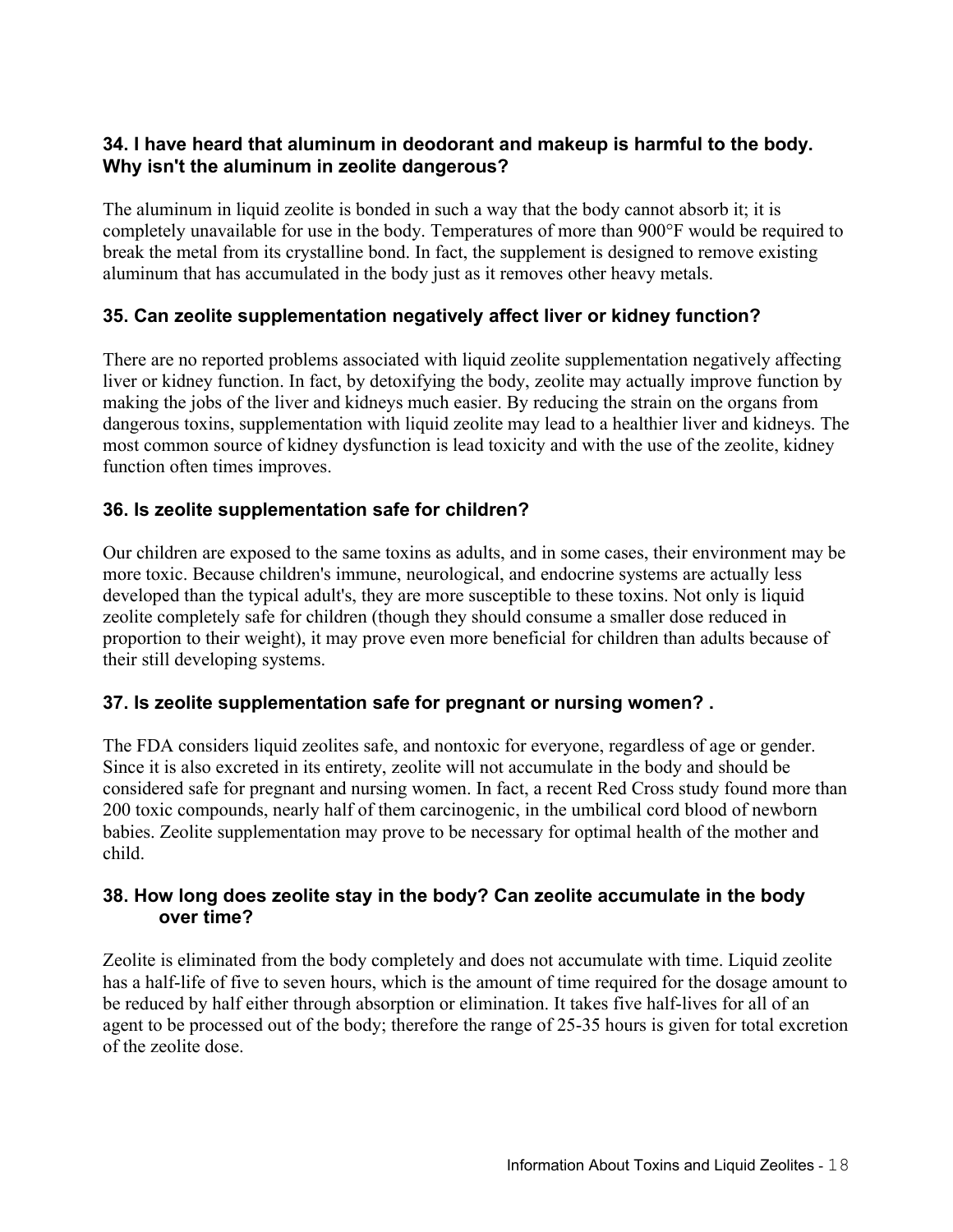#### **39. What is the recommended dosage when using zeolite? Can I take too much?**

Liquid zeolite supplements are nontoxic, so taking more than the recommended dosage will most likely not do any harm, but it will do no good either. The body will simply eliminate excess zeolite, instead of absorbing and using it. Average dosing is 10-15 drops three or four times daily, taking with vitamin C for maximum absorption. Maximum dose for those who are very sick, or for aggressive detoxification and immuno-modulation, may take up to 40 drops four times a day. Be sure to consume more fluids at the higher dosing of zeolite.

# **40. How much liquid zeolite is absorbed by the body?**

More than half of ingested liquid zeolite is absorbed into the blood. The remaining zeolite is absorbed into the intestinal lining, where it helps protect the body by absorbing gut toxins. Although taking more zeolite than recommended is not toxic, the maximum absorbable level of liquid zeolite is 40 drops at a time, taken with vitamin C diluted in water.

# **41. Is it better to take zeolite with food or on an empty stomach?**

Unlike other detoxification therapies, where the presence of food in the stomach may affect the absorbability or effectiveness of the treatment, liquid zeolite is just as effective whether taken with food or alone. Just be sure to drink the recommended amount of fluid (eight to ten glasses a day) for optimal health while using zeolite supplements.

#### **42. Is liquid zeolite considered a drug or food supplement?**

Many natural medicines, such as vitamin C or acidophilus, are considered food supplements even though they improve health. Whether a compound is classified as a drug or food supplement has less to do with its effectiveness or its number of contraindications for use and more to do with the FDA's current classification process. Many traditional health experts do not understand the role nutritional and natural compounds can play in improving health and fighting disease, and they often ignore the fact that most food supplements have far fewer side effects than do prescription drugs. Liquid zeolite is currently considered to be a food supplement, specifically a "bioactive" mineral water. Still, the supplement is patented for use as a cancer drug.

# **43. Do liquid zeolite supplements require refrigeration?**

Since liquid zeolite is a stable mineral solution, it does not require refrigeration before or after opening. However, the bottle should have a use-by date of generally two to three years, similar to that of regular bottled water. After the use-by date, there is the potential for bacterial growth in the solution.

# **44. What does liquid zeolite taste like?**

Liquid zeolite is a tasteless solution added to water, so it is easy to incorporate into any diet, even that of the pickiest eater, the elderly, and the smallest child.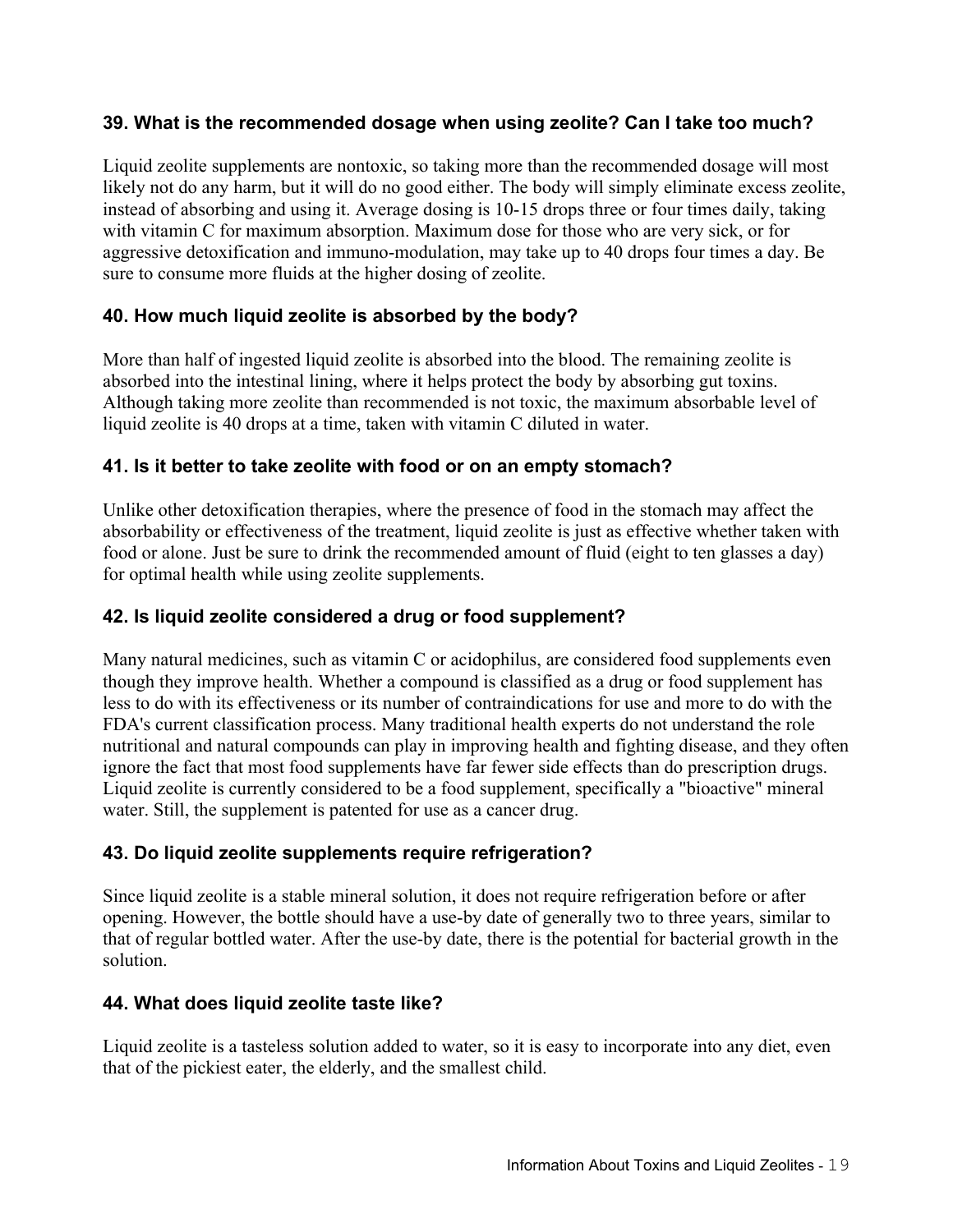#### **45. I know zeolite is found all over the world. Where is the zeolite used in liquid supplements found?**

Because purity is so important when using zeolite for health reasons, sources for liquid zeolite supplements are carefully chosen. The zeolite mines in Texas and Montana, renowned for their exceptionally pure zeolite product, are the primary sources of zeolite used in liquid form.

#### **46. How does liquid zeolite differ from regular zeolite?**

Raw zeolite has many uses, but in order to prepare it for use as a nutritional supplement, it undergoes a process to purify it and activate it for optimal effect in the body. Basically, scientists start with top-grade sources. They are heated and purified, and then activated with magnesium, calcium, and phosphorus, among other minerals, so that they are "preloaded" with health-promoting compounds. These compounds are then exchanged with damaging heavy metals and other toxins in the body, so that individuals taking zeolite supplements receive the dual benefit of a reduced toxic load and increased nutrition.

#### **47. If zeolite is so great, why hasn't my doctor heard of it? It seems too good to be true.**

This is often the reaction of individuals upon first hearing about zeolite. It is normal to be initially skeptical. For several reasons, U.S. conventional medicine has been and continues to be resistant to natural health products, even those supported by years of scientific data. For instance, despite the stacks of research supporting several antioxidants, traditional medical circles still resist including them in every day patient treatment and recommending them for disease prevention. This bias against safer, more cost-effective alternatives for improving health in favor of expensive prescription drug treatments means that many conventional doctors are unaware of effective complementary and alternative health treatments. Often, grassroots efforts are required to test health-promoting supplements and offer them to the public. It therefore becomes the job of the discerning consumer to be proactive and educate themselves and their health providers about new proven ways to enhance health.